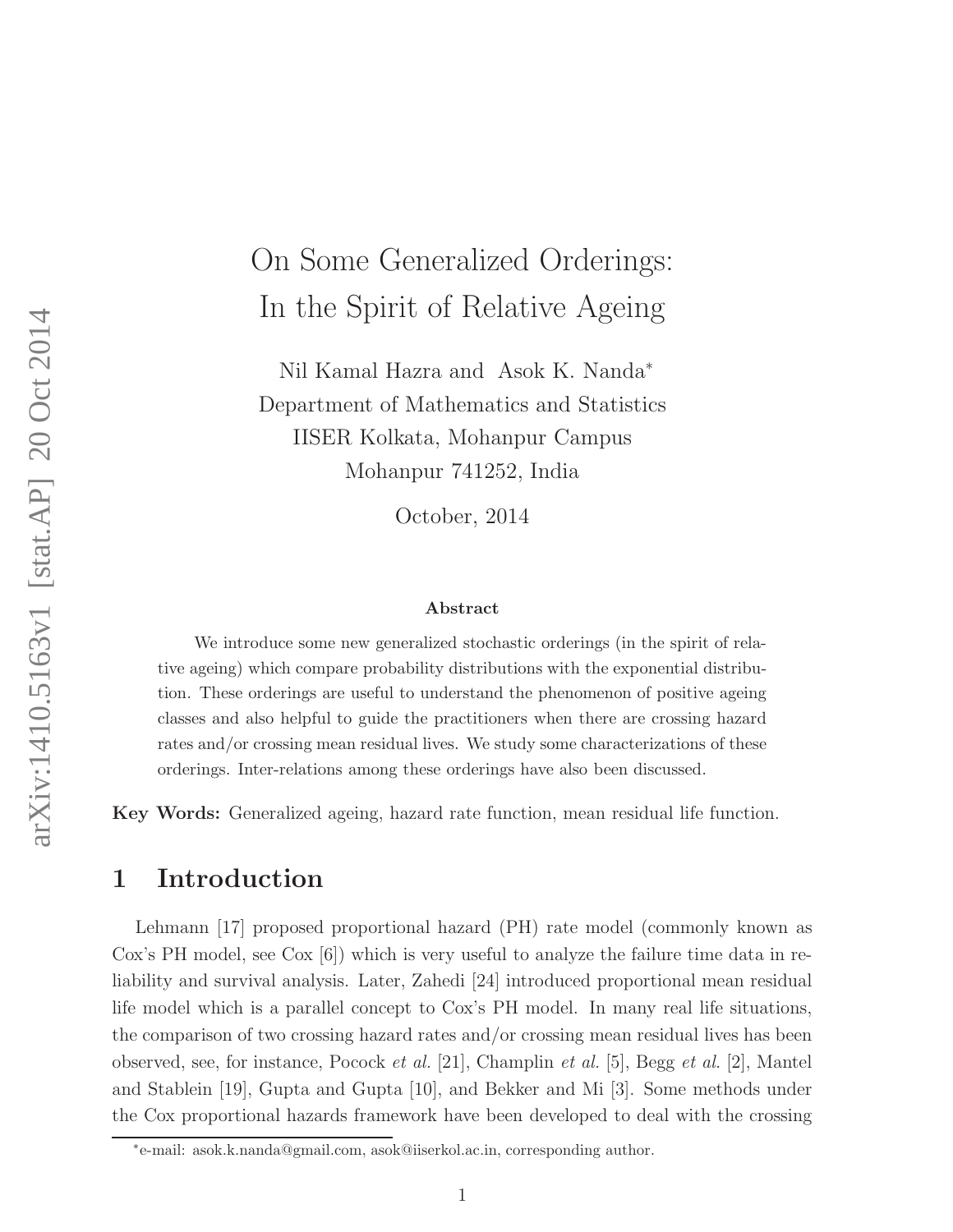hazard rates problem (cf. Liu *et al.* [18]). Sengupta and Deshpande [22] discussed a reasonable alternative approach based on the concept of relative ageing to handle the crossing hazard rates problem. They have defined some stochastic orderings (some of which are originally defined by Kalashnikov and Rachev [11]) based on the concept of relative ageing.

Stochastic orderings and different ageing classes are extensively studied in reliability theory. Stochastic orderings are used to compare two life distributions from different aspects. Many different types of stochastic orderings have been developed (see Shaked and Shanthikumar [23]). On the other hand, positive ageing means an older system has shorter remaining lifetime than a younger one in some stochastic sense. Many different types of life distributions are characterized by their ageing properties. It has been observed that some stochastic orderings which compare probability distributions with the exponential distribution are found to be very useful to understand the phenomenon of ageing (see Barlow and Proschan [1], Deshpande *et al.* ([7], [8]), Kochar and Wiens [13], Lai and Xie [14], and the references therein). We introduce some new generalized stochastic orderings (in the spirit of relative ageing) which compare probability distributions with the exponential distribution. These orderings may be useful to realize the phenomenon of positive ageing classes from different angles and also may be helpful to get guidance for the crossing hazard rates and/or crossing mean residual lives problem.

For any absolutely continuous nonnegative random variable  $X$ , let the probability density function be denoted by  $f_X(\cdot)$ , the cumulative distribution function by  $F_X(\cdot)$  and the survival function by  $\overline{F}_X(\cdot) = 1 - F_X(\cdot)$ . Let us write

$$
\overline{T}_{X,0}(x) = f_X(x),
$$

and

$$
\overline{T}_{X,s}(x) = \frac{\int_x^{\infty} \overline{T}_{X,s-1}(t)dt}{\tilde{\mu}_{X,s-1}},
$$
\n(1.1)

for  $s = 1, 2, \ldots$ , where

$$
\tilde{\mu}_{X,s} = \int_0^\infty \overline{T}_{X,s}(t)dt,
$$

 $s = 0, 1, 2, \ldots$ . We assume  $\tilde{\mu}_{X,s}$  to be finite for all  $s = 0, 1, 2, \ldots$ . We denote the random variable corresponding to the survival function  $\overline{T}_{X,s}(\cdot)$  by  $X_s$ . Clearly,  $X_1 \equiv X$ . We further define, for  $s = 1, 2, \ldots$ ,

$$
\Lambda_{X,s}(\cdot) = -\log \overline{T}_{X,s}(\cdot),\tag{1.2}
$$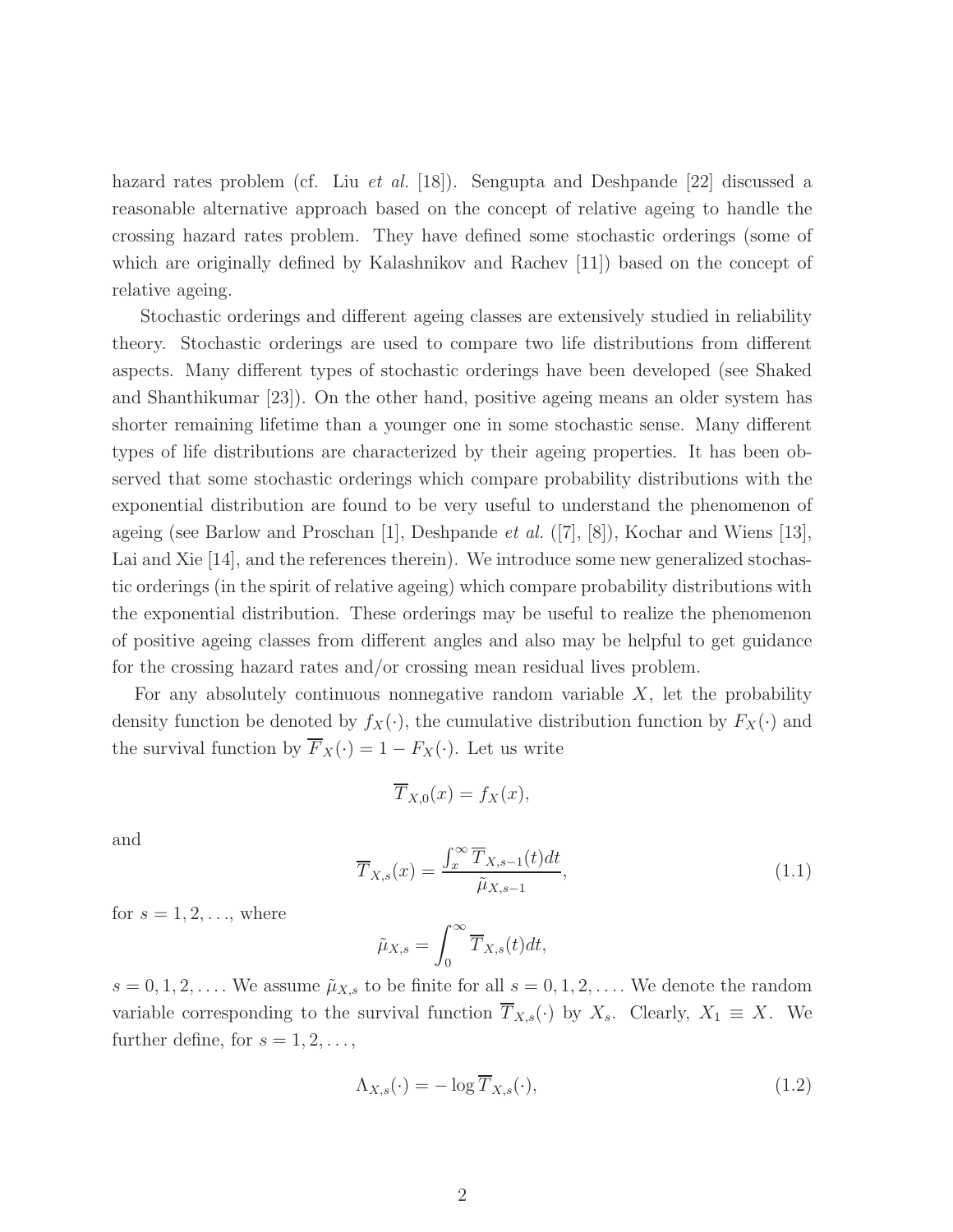$$
r_{X,s}(x) = \frac{\overline{T}_{X,s-1}(x)}{\int_x^{\infty} \overline{T}_{X,s-1}(t)dt}
$$
  
= 
$$
\frac{\overline{T}_{X,s-1}(x)}{\tilde{\mu}_{X,s-1} \overline{T}_{X,s}(x)},
$$

and

$$
\mu_{X,s}(x) = \frac{\int_x^{\infty} \overline{T}_{X,s}(t)dt}{\overline{T}_{X,s}(x)},
$$

where  $\Lambda_{X,s}(\cdot)$ ,  $r_{X_s}(\cdot)$  and  $\mu_{X,s}(\cdot)$ , respectively, represent the cumulative hazard function, the failure rate function and the mean residual life function corresponding to  $X_s$ . Note that, for  $s = 1, 2, \ldots$ ,

$$
\mu_{X,s}(0)=\tilde{\mu}_{X,s},
$$

and, for  $s = 2, 3, \ldots$ ,

$$
r_{X,s}(x) = \frac{1}{\mu_{X,s-1}(x)}.\t(1.3)
$$

Throughout the paper, increasing and decreasing properties are not used in strict sense. For any differentiable function  $k(\cdot)$ , we write  $k'(t)$  to denote the first derivative of  $k(t)$  with respect to t.

The following well known definitions may be obtained in Fagiuoli and Pellerey [9].

**Definition 1.1** *For*  $s = 1, 2, ..., X$  *is said to be* 

- *(i)* s-IFR if  $r_{X,s}(x)$  *is increasing in*  $x \geq 0$ ;
- (*ii*) s-IFRA if  $\frac{1}{x} \int_0^x r_{X,s}(t)dt$  *is increasing in*  $x > 0$ ;
- *(iii)*  $s\text{-}NBU$  if  $\overline{T}_{X,s}(x+t) \leq \overline{T}_{X,s}(x) \cdot \overline{T}_{X,s}(t)$  *for all*  $x, t \geq 0$ *;*
- *(iv)* s-NBUFR if  $r_{X,s}(0) \leq r_{X,s}(x)$  for all  $x \geq 0$ ;
- (*v*)  $s\text{-}NBAFR$  if  $r_{X,s}(0) \leq \frac{1}{x}$  $\frac{1}{x} \int_0^x r_{X,s}(x) \text{ for all } x > 0.$

It is easy to verify that each of the following equivalence relations holds:

1-IFR  $\Leftrightarrow$  IFR, 2-IFR  $\Leftrightarrow$  DMRL, 3-IFR  $\Leftrightarrow$  DVRL, 1-IFRA  $\Leftrightarrow$  IFRA, 2-IFRA  $\Leftrightarrow$  DMRLHA, 1-NBU  $\Leftrightarrow$  NBU, 1-NBUFR  $\Leftrightarrow$  NBUFR, 2-NBUFR  $\Leftrightarrow$  NBUE, 3-NBUFR  $\Leftrightarrow$  NDVRL, 1-NBAFR⇔NBAFR, 2-NBAFR⇔HNBUE.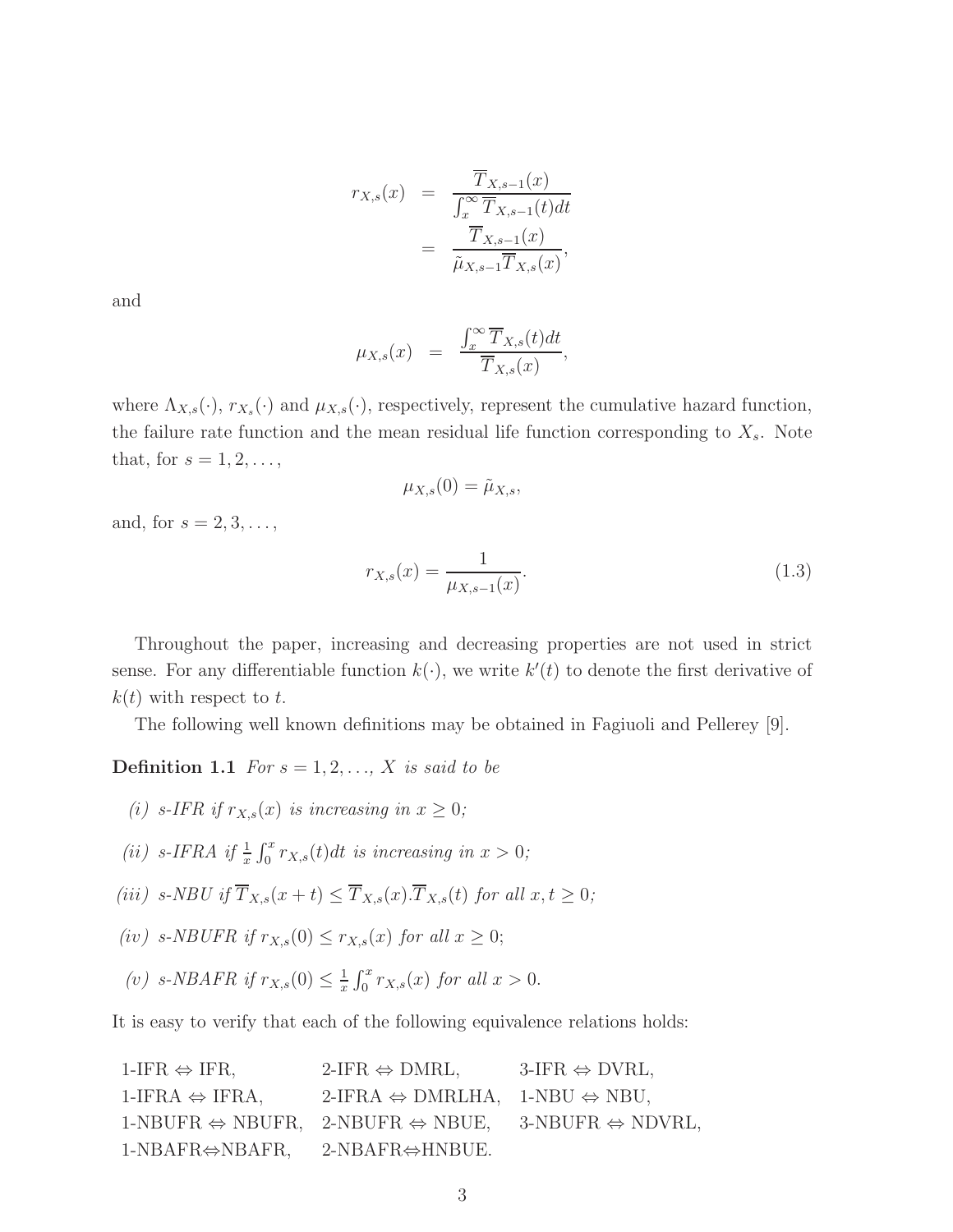For the definitions of IFR (Increasing in Failure Rate), IFRA (Increasing in Failure Rate Average), NBU (New Better than Used), DMRL (Decreasing in Mean Residual Life) and NBUE (New Better than Used in Expectation) classes one may refer to Bryson and Siddiqui [4], and Barlow and Proschan [1]; DVRL (Decreasing in Variance Residual Life) and NDVRL (Net DVRL) classes are discussed in Launer [15]; DMRLHA (Decreasing Mean Residual Life in Harmonic Average) and NBUFR (New Better than Used in Failure Rate) classes are studied by Deshpande et al. [7]; NBAFR (New Better Than Used in Failure Rate Average) is due to Loh [16], whereas HNBUE (Harmonically New Better than Used in Expectation) is discussed in Klefsjö [12]. Similarly, the negative ageing notions, namely, DFR, DFRA, NWU, NWUFR, NWAFR, etc. are also found in the literature.

Let F be the class of distribution functions  $F : [0, \infty) \longrightarrow [0, 1]$  with  $F(0) = 0$ . We assume that all  $F(\in \mathcal{F})$  have their finite generalized means  $\tilde{\mu}_{X,s}$ , and are strictly increasing on their support. If  $F$  is not strictly increasing, we take the inverse as

$$
F^{-1}(y) = \inf\{x : F(x) \ge y\}.
$$

A function  $f(\cdot)$  is called star-shaped (resp. antistar-shaped) if  $f(x)/x$  is increasing (resp. decreasing) in  $x > 0$ . On the other hand, it is called super-additive (resp. subadditive) if, for all  $x, y, f(x+y) \ge (resp. \le )f(x) + f(y).$ 

Let Y be another absolutely continuous nonnegative random variable with respective generalized functions (analogous to the one defined above for X)  $\overline{T}_{Y,s}(\cdot)$ ,  $\widetilde{\mu}_{Y,s}$ ,  $\Lambda_{Y,s}(\cdot)$ ,  $r_{Y,s}(\cdot)$  and  $\mu_{Y,s}(\cdot)$ . The random variable corresponding to the survival function  $\overline{T}_{Y,s}(\cdot)$  is denoted by  $Y_s$ . For the sake of simplicity we write, for  $s = 1, 2, \ldots$ ,

$$
\Phi_{X,Y}^s \equiv \Lambda_{Y,s}(X_s).
$$

In this note, we define some new generalized stochastic orderings, and some of their properties are also studied. In Sections 2, 3, 4, 5 and 6, we discuss s-IFR $(R)$ , s-IFR $A(R)$ ,  $s-NBU(R)$ ,  $s-NBUFR(R)$  and  $s-NBAFR(R)$  orderings, respectively. We write 'R' within parenthesis to mean that this ordering has been generated based on the concept of Relative ageing. Some characterizations of these orderings are discussed. We show that these orderings are scale and base invariant. Inter-relations among these orderings have also been discussed. We build a bridge by which these orderings could connect to the generalized ageing classes, and vice versa.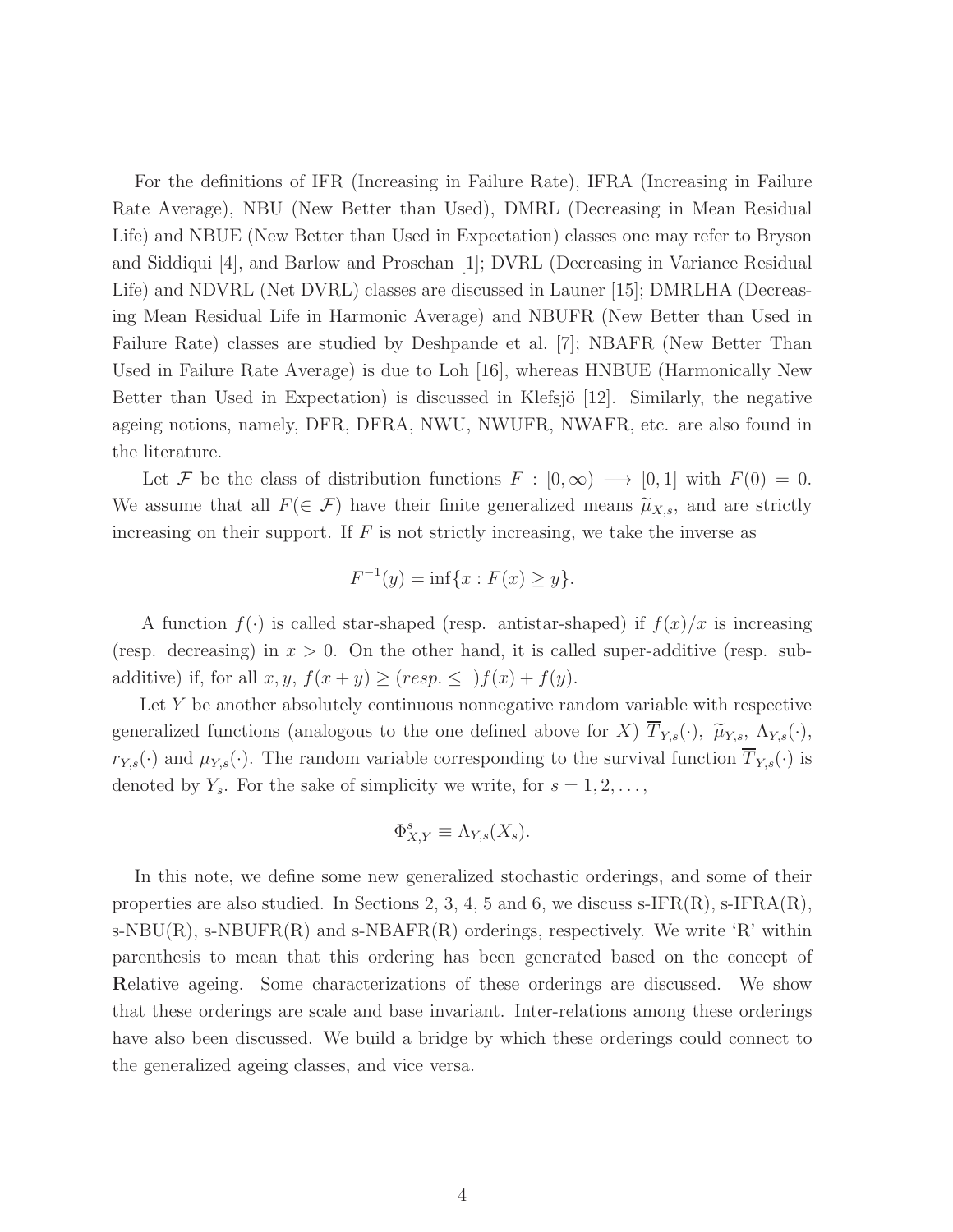# 2 s-IFR(R) Ordering

In this section we define and study  $s$ -IFR $(R)$  ordering. This ordering interprets that ratio of the hazard rates of  $X_s$  and  $Y_s$  is increasing. This means that  $X_s$  ages faster than  $Y_s$ . We begin with the following definition.

**Definition 2.1** For any positive integer s, X (or its distribution  $F_X$ ) is said to be more s-IFR(R) than Y (or its distribution  $F_Y$ ) (written as  $X \leq_{s-IFR(R)} Y$ ) if the random *variable*  $\Phi_{X,Y}^s$  *has an IFR distribution.* 

**Remark 2.1** *For*  $s = 1$ *, Definition 2.1 gives*  $X \leq_c Y$ *, as discussed in Sengupta and*  $Deshpanele [22].$ 

The following lemma may be obtained in Marshall and Olkin  $(20)$ , Section  $21(f)$ , pp. 699-700).

**Lemma 2.1** *Let*  $f(\cdot)$  *and*  $g(\cdot)$  *be two real-valued continuous functions, and*  $\zeta(\cdot)$  *be a strictly increasing (resp. decreasing) and continuous function defined on the range of* f *and* g. Then, for any real number  $c > 0$ ,  $f(x) - cg(x)$  and  $\zeta(f(x)) - \zeta(cg(x))$  have sign *change property in the same (resp. reverse) order, as x traverses from left to right.*  $\Box$ 

In the following two propositions, we give some equivalent representations of the s- $IFR(R)$  ordering. The second proposition can easily be verified by using Lemma 2.1 or Proposition 2.C.8 of Marshall and Olkin [20], and Proposition 2.1(i).

**Proposition 2.1** *For*  $s = 2, 3, \ldots$ , *Definition 2.1 can equivalently be written in one of the following forms:*

- (*i*)  $\Lambda_{X,s} \left( \Lambda_{Y,s}^{-1}(x) \right)$  *is convex in*  $x \geq 0$ .
- $(ii)$   $\frac{r_{X,s}(x)}{r_{Y}(x)}$  $\frac{r_{X,s}(x)}{r_{Y,s}(x)}$  is increasing in  $x \geq 0$ .
- $(iii) \frac{\mu_{X,s-1}(x)}{\mu_{X,s-1}(x)}$  $\frac{\mu_{X,s-1}(x)}{\mu_{Y,s-1}(x)}$  is decreasing in  $x \geq 0$ .
- $(iv)$   $\Lambda_{X,s}(Y_s)$  has a DFR distribution.

Proof: We have

$$
\Lambda_{X,s} \left( \Lambda_{Y,s}^{-1}(x) \right) = -\log \left( \overline{T}_{X,s} \overline{T}_{Y,s}^{-1} \left( e^{-x} \right) \right)
$$
  
= -\log \overline{F}\_{\Phi\_{X,Y}^s}(x). (2.4)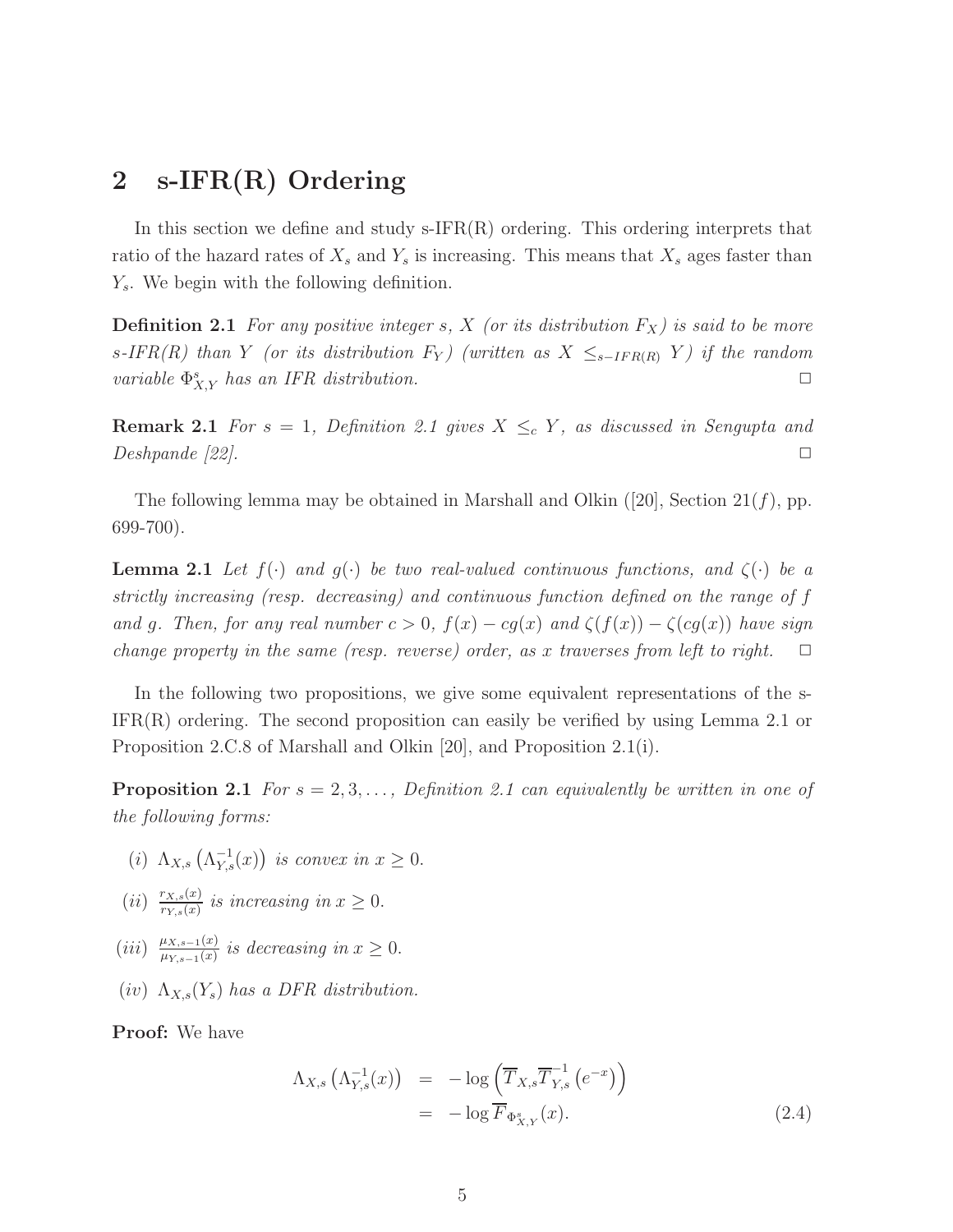Thus,  $(i)$  follows from Definition 2.1, and conversely. Again, Definition 2.1 can equivalently be written as

$$
r_{\Phi_{X,Y}^s}(x) = \left(\frac{\tilde{\mu}_{Y,s-1}}{\tilde{\mu}_{X,s-1}}\right) \left(\frac{\overline{T}_{X,s-1} \overline{T}_{Y,s}^{-1} (e^{-x})}{\overline{T}_{X,s} \overline{T}_{Y,s}^{-1} (e^{-x})}\right) \left(\frac{e^{-x}}{\overline{T}_{Y,s-1} \overline{T}_{Y,s}^{-1} (e^{-x})}\right)
$$
(2.5)

is increasing in  $x \geq 0$ , which holds if, and only if,

$$
\left(\frac{\tilde{\mu}_{Y,s-1}}{\tilde{\mu}_{X,s-1}}\right) \left(\frac{\overline{T}_{X,s-1} \overline{T}_{Y,s}^{-1}(u)}{\overline{T}_{X,s} \overline{T}_{Y,s}^{-1}(u)}\right) \left(\frac{u}{\overline{T}_{Y,s-1} \overline{T}_{Y,s}^{-1}(u)}\right) \text{ is decreasing in } u \in (0,1],
$$

or equivalently,

$$
\frac{r_{X,s}(x)}{r_{Y,s}(x)}
$$
 is increasing in  $x \ge 0$ .

This gives the equivalence of Definition 2.1 and  $(ii)$ . The one-to-one connection between  $(ii)$  and  $(iii)$  follows from  $(1.3)$ . Note that  $(iv)$  holds if, and only if,

$$
\frac{r_{Y,s}(x)}{r_{X,s}(x)}
$$
 is decreasing in  $x \ge 0$ ,

which is equivalent to  $(ii)$ .

Remark 2.2 *The equivalences of* (i)*,* (ii) *and* (iv) *given in Proposition 2.1 are also true for*  $s = 1$ *.*  $\Box$ 

Proposition 2.2 *Definition 2.1 can equivalently be written in one of the following forms:*

- (i) For any real numbers a and b,  $\Lambda_{X,s}\Lambda_{Y,s}^{-1}(x) (ax + b)$  changes sign at most twice, *and if the change of signs occurs twice, they are in the order* +, −, +*, as* x *traverses from* 0 *to*  $\infty$ *.*
- (ii) For any real numbers a and b,  $\Lambda_{Y,s}^{-1}(x) \Lambda_{X,s}^{-1}(ax + b)$  changes sign at most twice, *and if the change of signs occurs twice, they are in the order* +, −, +*, as* x *traverses from* 0 *to*  $\infty$ *.*
- (iii) For any real numbers a and b,  $\Lambda_{Y,s}^{-1}(ax + b) \Lambda_{X,s}^{-1}(x)$  changes sign at most twice, *and if the change of signs occurs twice, they are in the order* +, −, +*, as* x *traverses from* 0 *to*  $\infty$ *.*
- (iv) For any real numbers a and b,  $\Lambda_{X,s}^{-1}(x) \Lambda_{Y,s}^{-1}(ax + b)$  changes sign at most twice, *and if the change of signs occurs twice, they are in the order* −, +, −*, as* x *traverses from* 0 *to*  $\infty$ *.*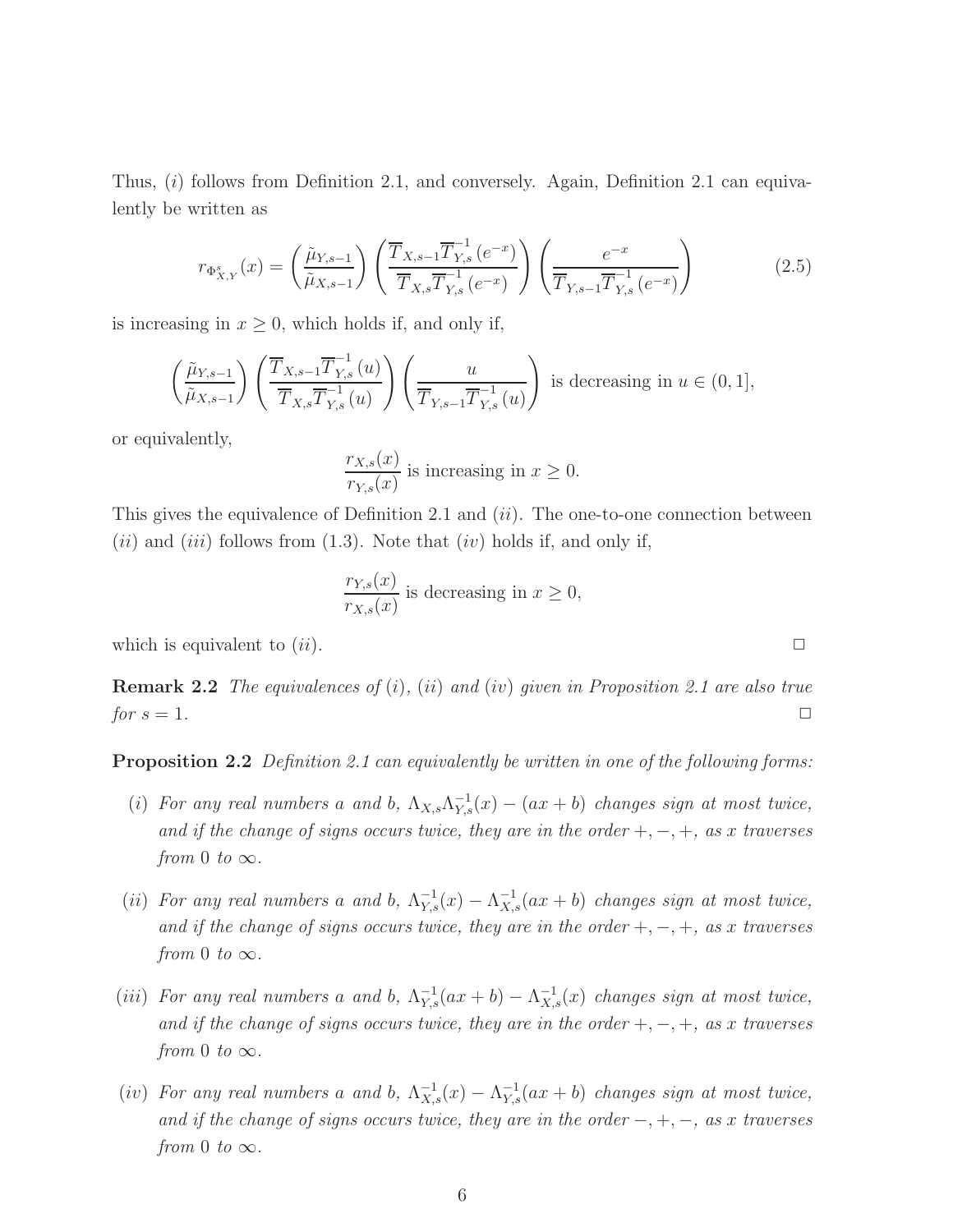- (v) For any real numbers a and b,  $\Lambda_{Y,s}\Lambda_{X,s}^{-1}(x) (ax + b)$  *changes sign at most twice*, *and if the change of signs occurs twice, they are in the order* −, +, −*, as* x *traverses from* 0 *to*  $\infty$ *.*
- (*vi*)  $\Lambda_{Y,s}\Lambda_{X,s}^{-1}(x)$  *is concave in*  $x > 0$ .

Below we state two lemmas which will be used in proving the upcoming theorem. The proofs are omitted.

**Lemma 2.2** Let  $f(\cdot)$  be a nonnegative, increasing, and convex function. Then  $f^{-1}(\cdot)$  is  $concave.$ 

**Lemma 2.3** Let  $f(\cdot)$  and  $g(\cdot)$  be two nonnegative, increasing, and convex functions. *Then*  $f(g(\cdot))$  *is convex.*  $\Box$ 

The following theorem shows some properties of the s-IFR(R) ordering.

Theorem 2.1 *For any positive integer* s*,*

- $(i)$   $X \leq_{s-IFR(R)} X$ .
- (ii)  $X \leq_{s-IFR(R)} Y$  and  $Y \leq_{s-IFR(R)} X$  hold simultaneously if, and only if,  $\Lambda_{X,s}(x) =$  $\theta \Lambda_{Y,s}(x)$ *, for some*  $\theta > 0$  *and for all*  $x \geq 0$ *.*
- (iii) *If*  $X \leq_{s-IFR(R)} Y$  and  $Y \leq_{s-IFR(R)} Z$  then  $X \leq_{s-IFR(R)} Z$ .

**Proof:** The proof of (i) is trivial. Now,  $X \leq_{s-IFR(R)} Y$  gives that

$$
\Lambda_{X,s}\left(\Lambda_{Y,s}^{-1}(x)\right) \text{ is convex in } x \ge 0,
$$

which, by Lemma 2.2, reduces to the fact that

$$
\Lambda_{Y,s} \left( \Lambda_{X,s}^{-1}(x) \right) \text{ is concave.}
$$
\n(2.6)

Further,  $Y \leq_{s-IFR(R)} X$  gives that

$$
\Lambda_{Y,s} \left( \Lambda_{X,s}^{-1}(x) \right) \text{ is convex.}
$$
 (2.7)

Combining  $(2.6)$  and  $(2.7)$ , we get

$$
\Lambda_{Y,s}\left(\Lambda_{X,s}^{-1}(x)\right) = \frac{x}{\theta},
$$

for some constant  $\theta$  (> 0). Thus,  $\Lambda_{X,s}(x) = \theta \Lambda_{Y,s}(x)$ , and hence *(ii)* is proved. On using Lemma 2.3, one can easily check that  $(iii)$  holds.  $\Box$ 

The following lemma can be easily verified.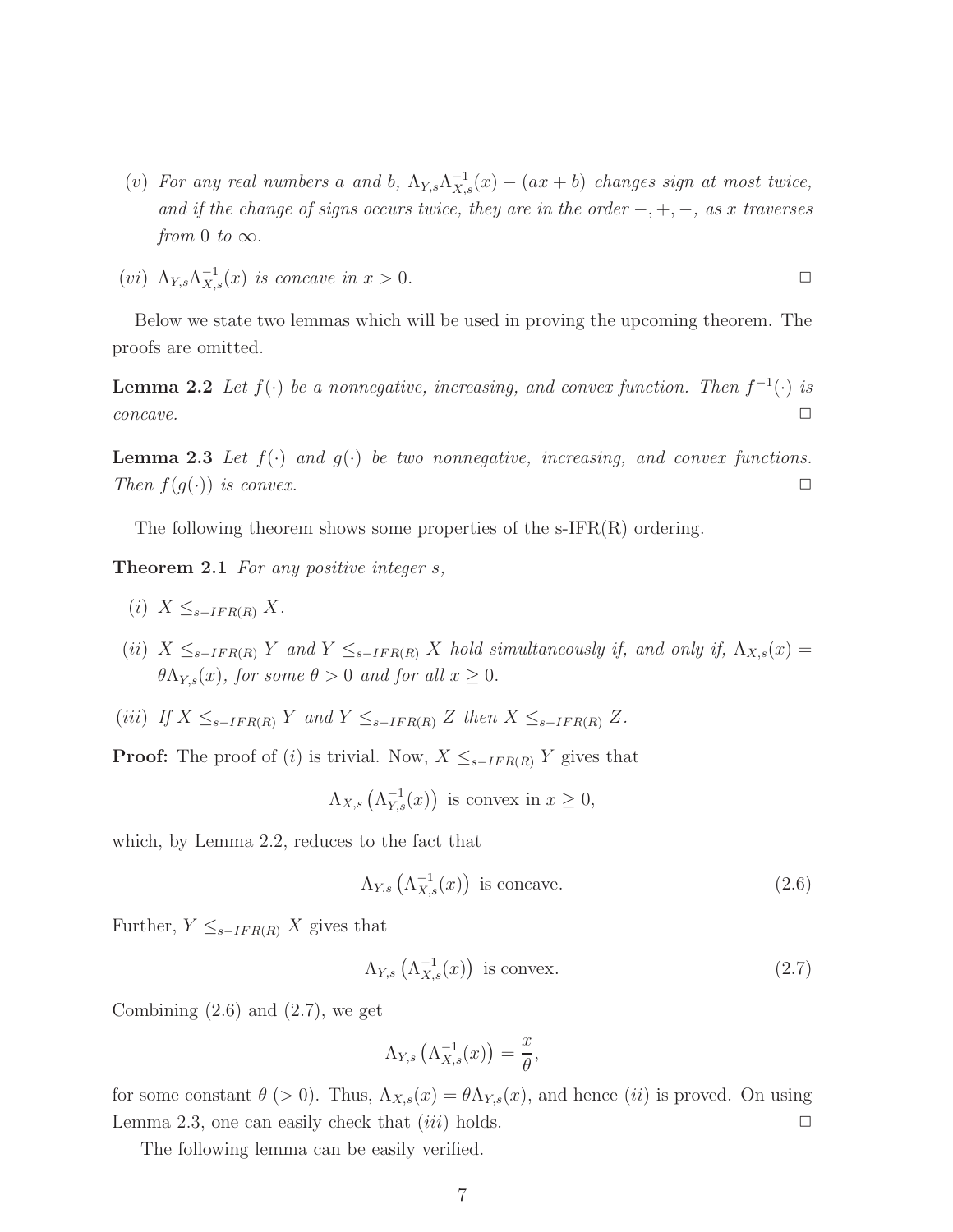Lemma 2.4 Let  $X \sim \overline{F}_X(x) = e^{-\lambda x}$ . Then, for  $s = 1, 2, \ldots$ ,

$$
(i) \ r_{X,s}(x) = \lambda;
$$
  

$$
(ii) \ \overline{T}_{X,s}(x) = e^{-\lambda x}.
$$

The following theorem shows that a random variable 
$$
X
$$
 has an s-IFR distribution if, and only if,  $X$  is smaller than exponential distribution in s-IFR(R) ordering. The proof follows from Lemma 2.4.

**Theorem 2.2** If  $\overline{F}_Y(x) = e^{-\lambda x}$ , then  $X \leq_{s-IFR(R)} Y$  if, and only if, X is s-IFR.  $\Box$ 

Below we give a lemma which will be used in proving the upcoming theorem, and can be proved using Principle of Mathematical Induction.

**Lemma 2.5** *For any real numbers*  $a (> 0)$  *and*  $b$ *, and for*  $s = 1, 2, \ldots$ ,

$$
(i) \overline{T}_{aX+b,s}(x) = \overline{T}_{X,s} \left( \frac{x-b}{a} \right).
$$
  

$$
(ii) \tilde{\mu}_{aX+b,s} = a\tilde{\mu}_{X,s}.
$$
  

$$
(iii) r_{aX+b,s}(x) = \frac{1}{a} r_{X,s} \left( \frac{x-b}{a} \right).
$$

The following theorem shows that s-IFR(R) ordering is location and scale invariant.

**Theorem 2.3**  $X ≤_{s-IFR(R)} Y$  *if, and only if,*  $(aX + b) ≤_{s-IFR(R)} (aY + b)$ *, for any real numbers*  $a \geq 0$  *and*  $b$ .

**Proof:** Let  $\Lambda_{aX+b,s}(\cdot)$  and  $\Lambda_{aY+b,s}(\cdot)$  be the cumulative hazard rate functions of  $aX + b$ and  $aY + b$ , respectively. Then, on using Lemma 2.5, we have, for all  $x \ge 0$ ,

$$
\Lambda_{aX+b,s} (\Lambda_{aY+b,s})^{-1} (x) = -\log \left( \overline{T}_{aX+b,s} \overline{T}_{aY+b,s}^{-1} (e^{-x}) \right)
$$
  

$$
= -\log \left[ \overline{T}_{X,s} \left( \frac{\overline{T}_{aY+b,s}^{-1} (e^{-x}) - b}{a} \right) \right]
$$
  

$$
= -\log \left[ \overline{T}_{X,s} \left( \frac{b + a \overline{T}_{Y,s}^{-1} (e^{-x}) - b}{a} \right) \right]
$$
  

$$
= \Lambda_{X,s} \Lambda_{Y,s}^{-1} (x).
$$
 (2.8)

Thus, the result follows from Proposition 2.1(i).  $\Box$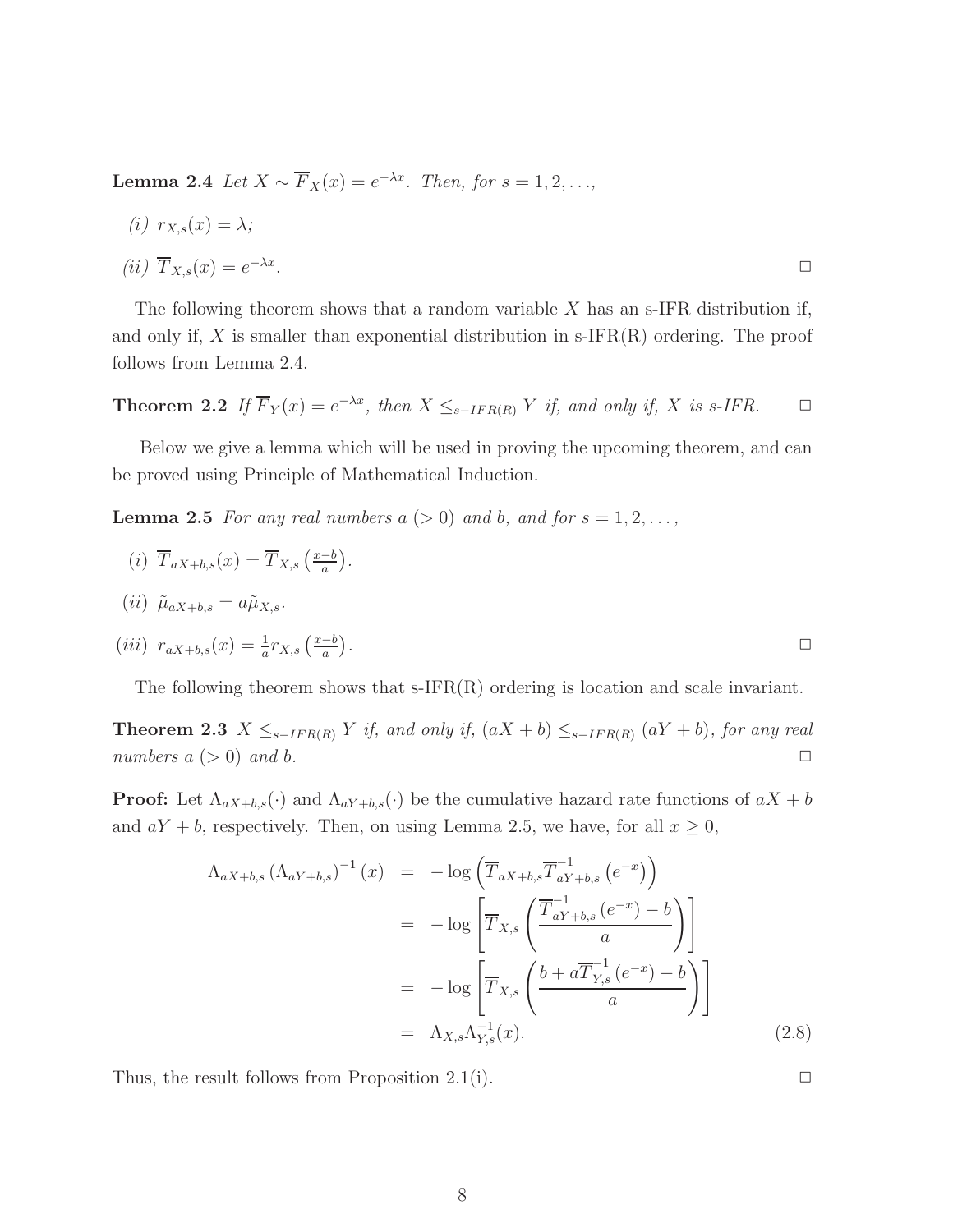# 3 s-IFRA(R) Ordering

In this section we discuss s-IFRA $(R)$  ordering. The interior scenario of s-IFRA $(R)$ ordering is that ratio of the cumulative hazard rates of  $X_s$  and  $Y_s$  is increasing.

**Definition 3.1** For any positive integer s, X (or its distribution  $F_X$ ) is said to be more s<sup>-IFRA(R)</sup> than Y (or its distribution  $F_Y$ ) (written as  $X \leq_{s-IFRA(R)} Y$ ) if the random *variable*  $\Phi_{X,Y}^s$  *has an IFRA distribution.* 

**Remark 3.1** *For*  $s = 1$ *, Definition 3.1 gives*  $X \leq_{\ast} Y$ *, as discussed in Sengupta and*  $\Box$  Deshpande [22].

Some equivalent representations of  $\text{s-IFRA}(R)$  ordering are given in the following two propositions. The second proposition can easily be proved by Lemma 2.1 and Proposition 3.1(i).

Proposition 3.1 *Definition 3.1 can equivalently be written in one of the following forms:*

- (*i*)  $\Lambda_{X,s} \left( \Lambda_{Y,s}^{-1}(x) \right)$  *is star-shaped in*  $x > 0$ .
- $(ii) \frac{\Lambda_{X,s}(x)}{\Lambda_{Y,s}(x)}$  $\frac{\Delta X, s(x)}{\Delta Y, s(x)}$  is increasing in  $x > 0$ .
- $(iii)$   $\Lambda_{X,s}(Y_s)$  has a DFRA distribution.

**Proof:** On using  $(2.4)$ , the equivalence of Definition 3.1 and  $(i)$  follows. Note that  $(i)$ can equivalently be written as

$$
\frac{\Lambda_{X,s}\left(\Lambda^{-1}_{Y,s}(x)\right)}{x}
$$
 is increasing in  $x > 0$ ,

or equivalently,

$$
\frac{\Lambda_{X,s}(x)}{\Lambda_{Y,s}(x)}
$$
 is increasing in  $x > 0$ .

Thus, the equivalence of  $(i)$  and  $(ii)$  is proved. The one-to-one connection between  $(ii)$ and  $(iii)$  can be proved in the same line as is done in  $(ii)$  above.

Proposition 3.2 *Definition 3.1 can equivalently be written in one of the following forms:*

- (i) For any real number a,  $\Lambda_{X,s}\Lambda_{Y,s}^{-1}(x)$  ax *changes sign at most once, and if the change of sign does occur, it is in the order*  $-, +$ *, as x traverses from* 0 *to*  $\infty$ *.*
- (ii) For any real number a,  $\Lambda_{Y,s}^{-1}(x) \Lambda_{X,s}^{-1}(ax)$  changes sign at most once, and if the *change of sign does occur, it is in the order*  $-, +$ *, as x traverses from* 0 *to*  $\infty$ *.*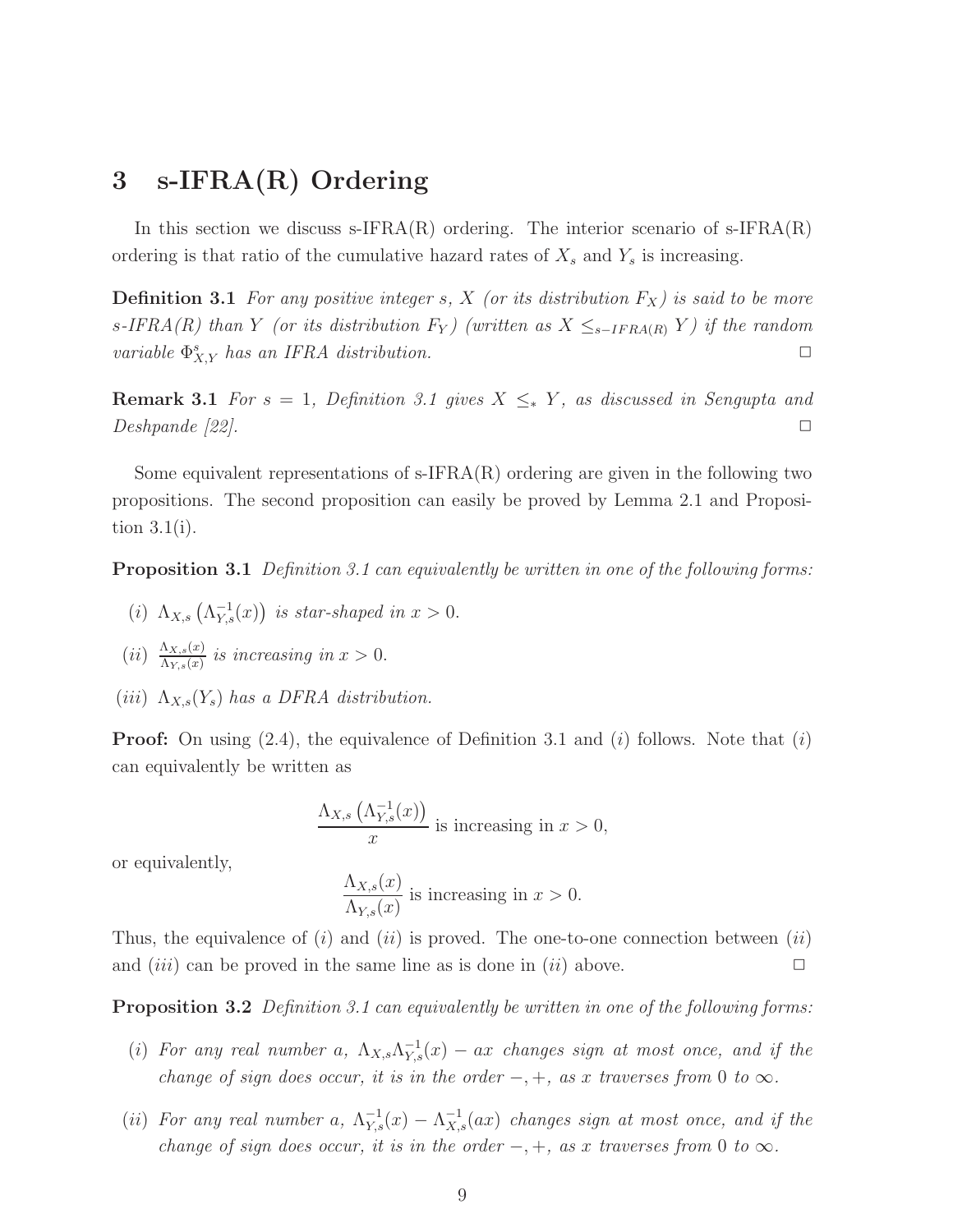- (iii) For any real number a,  $\Lambda_{Y,s}^{-1}(ax) \Lambda_{X,s}^{-1}(x)$  changes sign at most once, and if the *change of sign does occur, it is in the order*  $-, +$ *, as x traverses from* 0 *to*  $\infty$ *.*
- (iv) For any real number a,  $\Lambda_{X,s}^{-1}(x) \Lambda_{Y,s}^{-1}(ax)$  changes sign at most once, and if the *change of sign does occur, it is in the order*  $+$ *,*  $-$ *, as x traverses from* 0 *to*  $\infty$ *.*
- (v) For any real number a,  $\Lambda_{Y,s}\Lambda_{X,s}^{-1}(x)$  ax *changes sign at most once, and if the change of sign does occur, it is in the order* +,  $-$ *, as x traverses from* 0 *to*  $\infty$ *.*
- (*vi*)  $\Lambda_{Y,s}\Lambda_{X,s}^{-1}(x)$  *is antistar-shaped in*  $x > 0$ .

Before going to the next theorem we give two lemmas without proof.

Lemma 3.1 *Let* f(·) *be a nonnegative, increasing, and star-shaped function. Then*  $f^{-1}(\cdot)$  *is antistar-shaped.*  $\square$ 

**Lemma 3.2** Let  $f(\cdot)$  and  $g(\cdot)$  be two nonnegative, increasing, and star-shaped functions. *Then*  $f(g(\cdot))$  *is star-shaped.*  $\Box$ 

Some properties of the  $\text{s-IFRA}(R)$  ordering are discussed in the following theorem.

Theorem 3.1 *For any positive integer* s*,*

- $(i)$   $X \leq_{s-IFRA(R)} X$ .
- (ii)  $X \leq_{s-IFRA(R)} Y$  and  $Y \leq_{s-IFRA(R)} X$  hold simultaneously if, and only if,  $\Lambda_{X,s}(x) =$  $\theta \Lambda_{Y,s}(x)$ *, for some*  $\theta > 0$  *and for all*  $x \geq 0$ *.*
- (iii) *If*  $X \leq_{s-IFRA(R)} Y$  and  $Y \leq_{s-IFRA(R)} Z$  *then*  $X \leq_{s-IFRA(R)} Z$ .

**Proof:** The proof of  $(i)$  is trivial. To prove  $(ii)$  we proceed as follows.  $X \leq_{s-IFRA(R)} Y$  gives that

 $\Lambda_{X,s}(\Lambda_{Y,s}^{-1}(\cdot))$  is star-shaped,

which, by Lemma 3.1, reduces to the fact that

 $\Lambda_{Y,s}(\Lambda_{X,s}^{-1}(\cdot))$  is antistar-shaped.

Further,  $Y \leq_{s-IFRA(R)} X$  gives that

 $\Lambda_{Y,s}(\Lambda_{X,s}^{-1}(\cdot))$  is star-shaped.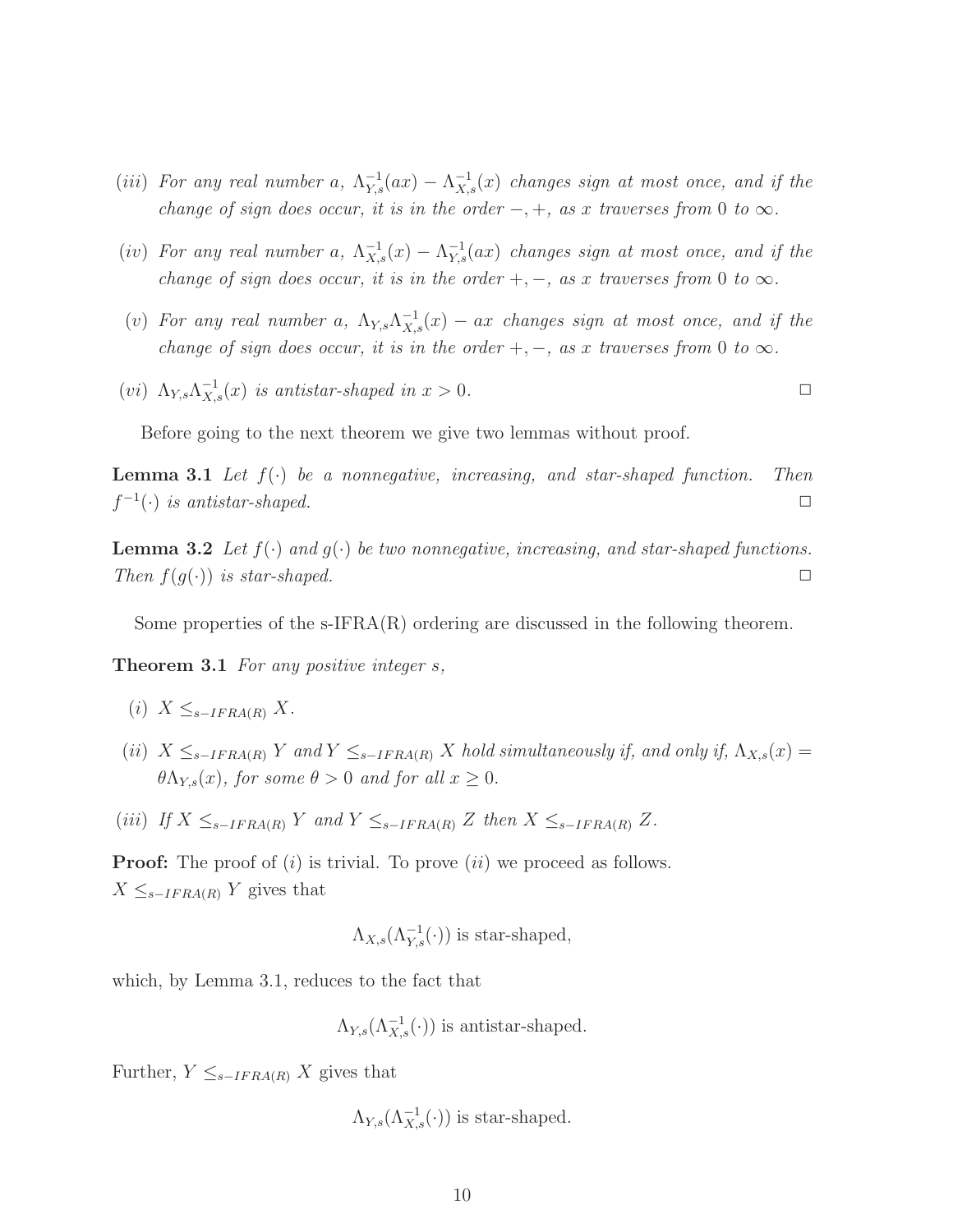Combining the two, we have

$$
\Lambda_{Y,s}(\Lambda_{X,s}^{-1}(x)) = \frac{x}{\theta},
$$

for some constant  $\theta$  (> 0). Thus, we have  $\Lambda_{X,s}(x) = \theta \Lambda_{Y,s}(x)$ , and hence *(ii)* is proved. Again, by Lemma 3.2,  $(iii)$  holds.  $\Box$ 

The following theorem is a bridge between  $\text{s-IFRA}(R)$  ordering and  $\text{s-IFRA}$  ageing class. The proof follows from Lemma 2.4.

**Theorem 3.2** If  $\overline{F}_Y(x) = e^{-\lambda x}$ , then  $X \leq_{s-IFRA(R)} Y$  if, and only if, X is s-IFRA.  $\Box$ 

Since, every IFR distribution is an IFRA distribution, we have the following theorem.

**Theorem 3.3** *If*  $X \leq_{s-IFR(R)} Y$  *then*  $X \leq_{s-IFRA(R)} Y$ . □

The following theorem shows that  $\text{S-IFRA}(R)$  ordering is location and scale invariant. The proof follows from (2.8).

Theorem 3.4  $X ≤_{s-IFRA(R)} Y$  *if, and only if,*  $(aX + b) ≤_{s-IFRA(R)} (aY + b)$ *, for any real numbers*  $a \geq 0$  *and*  $b$ .

# 4 s-NBU(R) Ordering

We start this section with the following definition of the s-NBU(R) ordering.

**Definition 4.1** For any positive integer s, X (or its distribution  $F_X$ ) is said to be more s-NBU(R) than Y (or its distribution  $F_Y$ ) (written as  $X \leq_{s-NBU(R)} Y$ ) if the random *variable*  $\Phi_{X,Y}^s$  *has a NBU distribution.* 

**Remark 4.1** *For*  $s = 1$ *, Definition 4.1 gives*  $X \leq_{su} Y$ *, as discussed in Sengupta and Deshpande [22].* □

In the following proposition we give some equivalent representations of the  $s\text{-}NBU(R)$ ordering.

Proposition 4.1 *Definition 4.1 can equivalently be written in one of the following forms:*

(i)  $\Lambda_{X,s} \left( \Lambda_{Y,s}^{-1}(x) \right)$  is super-additive in  $x \geq 0$ .

$$
(ii) \ \overline{T}_{X,s}^{-1}\left(\frac{\overline{T}_{X,s}(x+t)}{\overline{T}_{X,s}(t)}\right) \ge \overline{T}_{Y,s}^{-1}\left(\frac{\overline{T}_{Y,s}(x+t)}{\overline{T}_{Y,s}(t)}\right), \text{ for all } x, t > 0.
$$

(*iii*)  $\Lambda_{X,s}(Y_s)$  *has a NWU distribution.*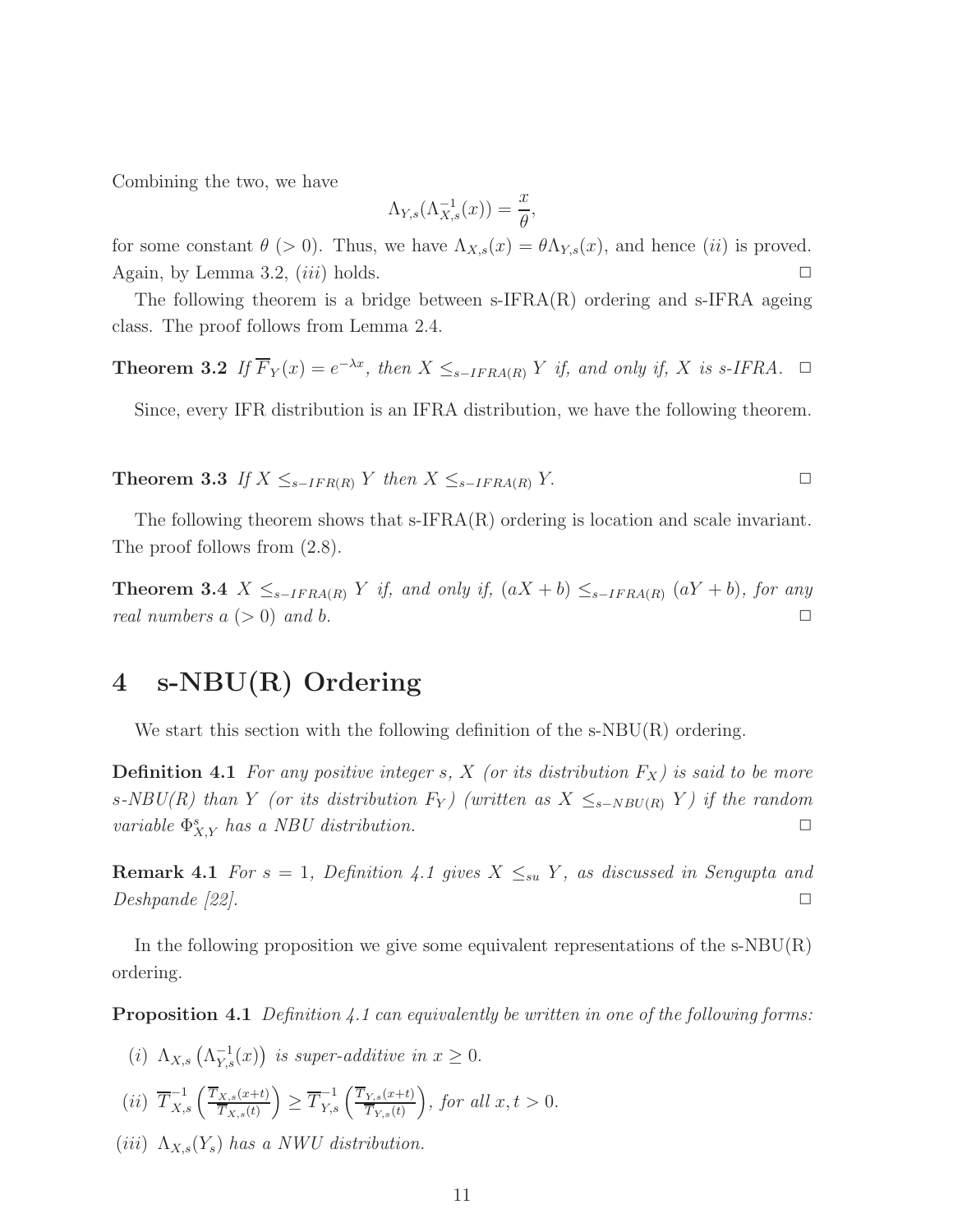**Proof:** The equivalence of Definition 4.1 and  $(i)$  follows from  $(2.4)$ . Again,  $(i)$  holds if, and only if, for all  $a, b > 0$ ,

$$
\Lambda_{X,s}\left(\Lambda_{Y,s}^{-1}(a+b)\right) \geq \Lambda_{X,s}\left(\Lambda_{Y,s}^{-1}(a)\right) + \Lambda_{X,s}\left(\Lambda_{Y,s}^{-1}(b)\right),
$$

or equivalently,

$$
-\log\left(\frac{\overline{T}_{X,s}\left(\Lambda^{-1}_{Y,s}(a+b)\right)}{\overline{T}_{X,s}\left(\Lambda^{-1}_{Y,s}(a)\right)}\right) \geq -\log \overline{T}_{X,s}\left(\Lambda^{-1}_{Y,s}(b)\right).
$$

It can equivalently be written as

$$
\overline{T}_{X,s}^{-1}\left(\frac{\overline{T}_{X,s}\left(\Lambda_{Y,s}^{-1}(a+b)\right)}{\overline{T}_{X,s}\left(\Lambda_{Y,s}^{-1}(a)\right)}\right) \geq \Lambda_{Y,s}^{-1}(b).
$$

Writing  $a = \Lambda_{Y,s}(t)$ ,  $a + b = \Lambda_{Y,s}(x + t)$  in the above inequality, we have, for  $x, t > 0$ ,

$$
\overline{T}_{X,s}^{-1}\left(\frac{\overline{T}_{X,s}(x+t)}{\overline{T}_{X,s}(t)}\right) \geq \Lambda_{Y,s}^{-1}\left(-\log\frac{\overline{T}_{Y,s}(x+t)}{\overline{T}_{Y,s}(t)}\right)
$$

$$
= \overline{T}_{Y,s}^{-1}\left(\frac{\overline{T}_{Y,s}(x+t)}{\overline{T}_{Y,s}(t)}\right).
$$

Thus, the equivalence of  $(i)$  and  $(ii)$  is proved. The proof of  $(iii)$  follows in the same line as is done in  $(ii)$ .

To prove the next theorem we use two lemmas which are given below without proof.

**Lemma 4.1** Let  $f(\cdot)$  be a nonnegative, increasing, and super-additive function. Then  $f^{-1}(\cdot)$  *is sub-additive.*  $\Box$ 

**Lemma 4.2** Let  $f(\cdot)$  and  $g(\cdot)$  be two nonnegative, increasing, and super-additive func*tions. Then*  $f(g(\cdot))$  *is super-additive.*  $\Box$ 

The following theorem discusses some properties of the  $s\text{-}NBU(R)$  ordering.

Theorem 4.1 *For any positive integer* s*,*

- (i)  $X \leq_{s-NBU(R)} X$ .
- (ii)  $X \leq_{s-NBU(R)} Y$  and  $Y \leq_{s-NBU(R)} X$  hold simultaneously if, and only if,  $\Lambda_{X,s}(x) =$  $\theta \Lambda_{Y,s}(x)$ *, for some*  $\theta > 0$  *and for all*  $x \geq 0$ *.*
- (iii) *If*  $X \leq_{s-NBU(R)} Y$  *and*  $Y \leq_{s-NBU(R)} Z$  *then*  $X \leq_{s-NBU(R)} Z$ *.*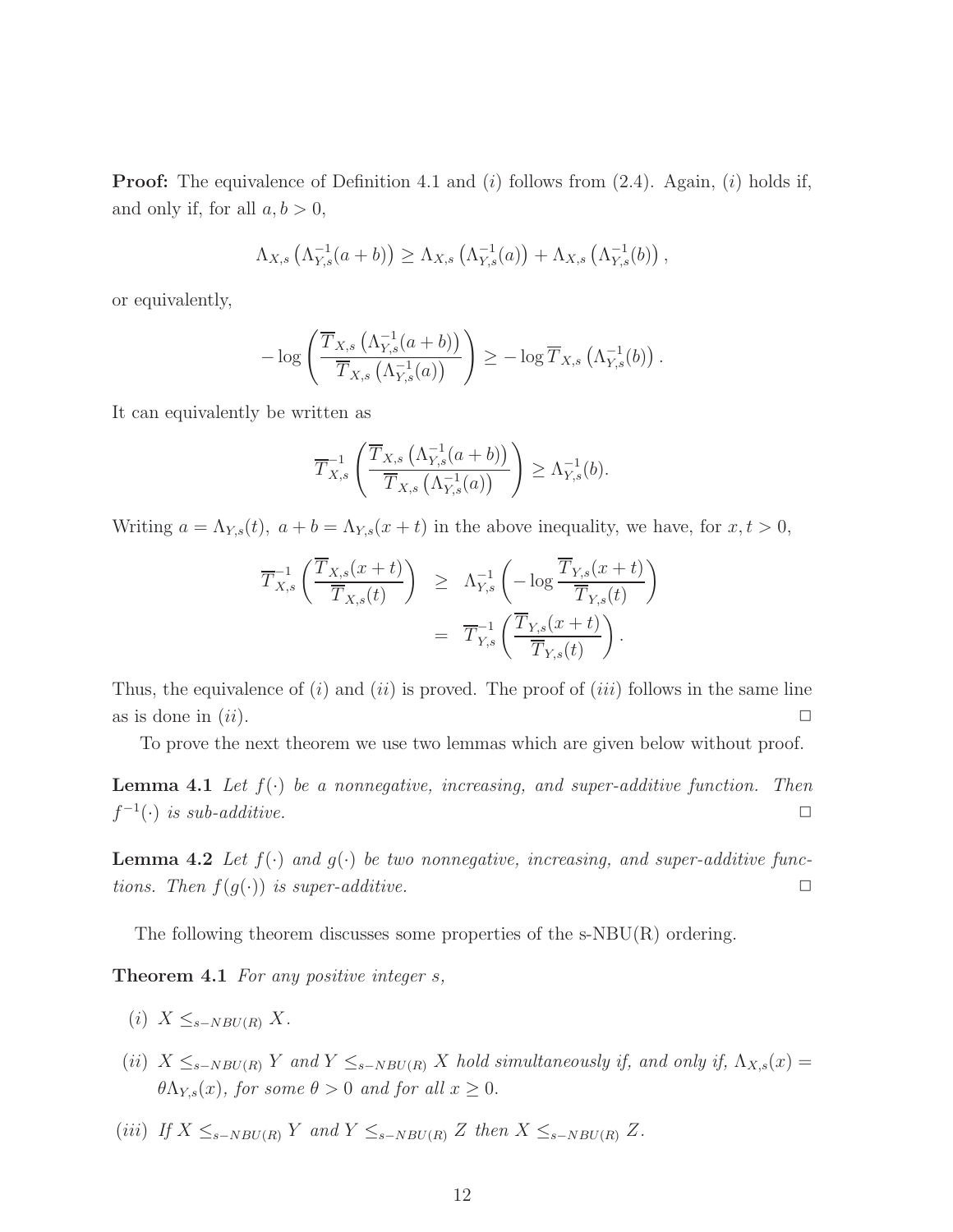**Proof:** It is easy to verify (i). Let  $X \leq_{s-NBU(R)} Y$ . Then

$$
\Lambda_{X,s}\left(\Lambda^{-1}_{Y,s}(x)\right)
$$
 is super-additive.

By Lemma 4.1, the above statement can equivalently be written as

$$
\Lambda_{Y,s}\left(\Lambda_{X,s}^{-1}(x)\right) \text{ is sub-additive.} \tag{4.9}
$$

Further,  $Y \leq_{s-NBU(R)} X$  gives that

$$
\Lambda_{Y,s}\left(\Lambda_{X,s}^{-1}(x)\right) \text{ is super-additive.} \tag{4.10}
$$

Combining  $(4.9)$  and  $(4.10)$ , we have

$$
\Lambda_{Y,s}\left(\Lambda_{X,s}^{-1}(x)\right) = \frac{x}{\theta},
$$

for some constant  $\theta$  (> 0). Thus,  $\Lambda_{X,s}(x) = \theta \Lambda_{Y,s}(x)$ . The proof of (iii) follows from Lemma 4.2.  $\Box$ 

In the following theorem we represent the relationship between  $s\text{-}NBU(R)$  ordering and s-NBU ageing. The proof follows from Lemma 2.4.

**Theorem 4.2** If  $\overline{F}_Y(x) = e^{-\lambda x}$ , then  $X \leq_{s-NBU(R)} Y$  if, and only if, X is s-NBU.

Since every star-shaped function is super-additive, we have the following theorem.

**Theorem 4.3** *If*  $X \leq_{s-IFRA(R)} Y$  *then*  $X \leq_{s-NBU(R)} Y$ . □

The following theorem shows that  $s-NBU(R)$  ordering is scale and base invariant. The proof follows from (2.8).

**Theorem 4.4**  $X ≤ s-NBU(R)$   $Y$  *if, and only if,*  $(aX + b) ≤ s-NBU(R)$   $(aY + b)$ *, for any real numbers*  $a \geq 0$  *and*  $b$ .

# 5 s-NBUFR(R) Ordering

We discuss s-NBUFR(R) ordering in this section.

**Definition 5.1** For any positive integer s, X (or its distribution  $F_X$ ) is said to be more s-NBUFR(R) than Y *(or its distribution*  $F_Y$ *) (written as*  $X \leq_{s-NBUFR(R)} Y$ *) if the random variable*  $\Phi_{X,Y}^s$  *has a NBUFR distribution.* 

In the following proposition we give some equivalent conditions of the  $s\text{-}NBUFR(R)$ ordering.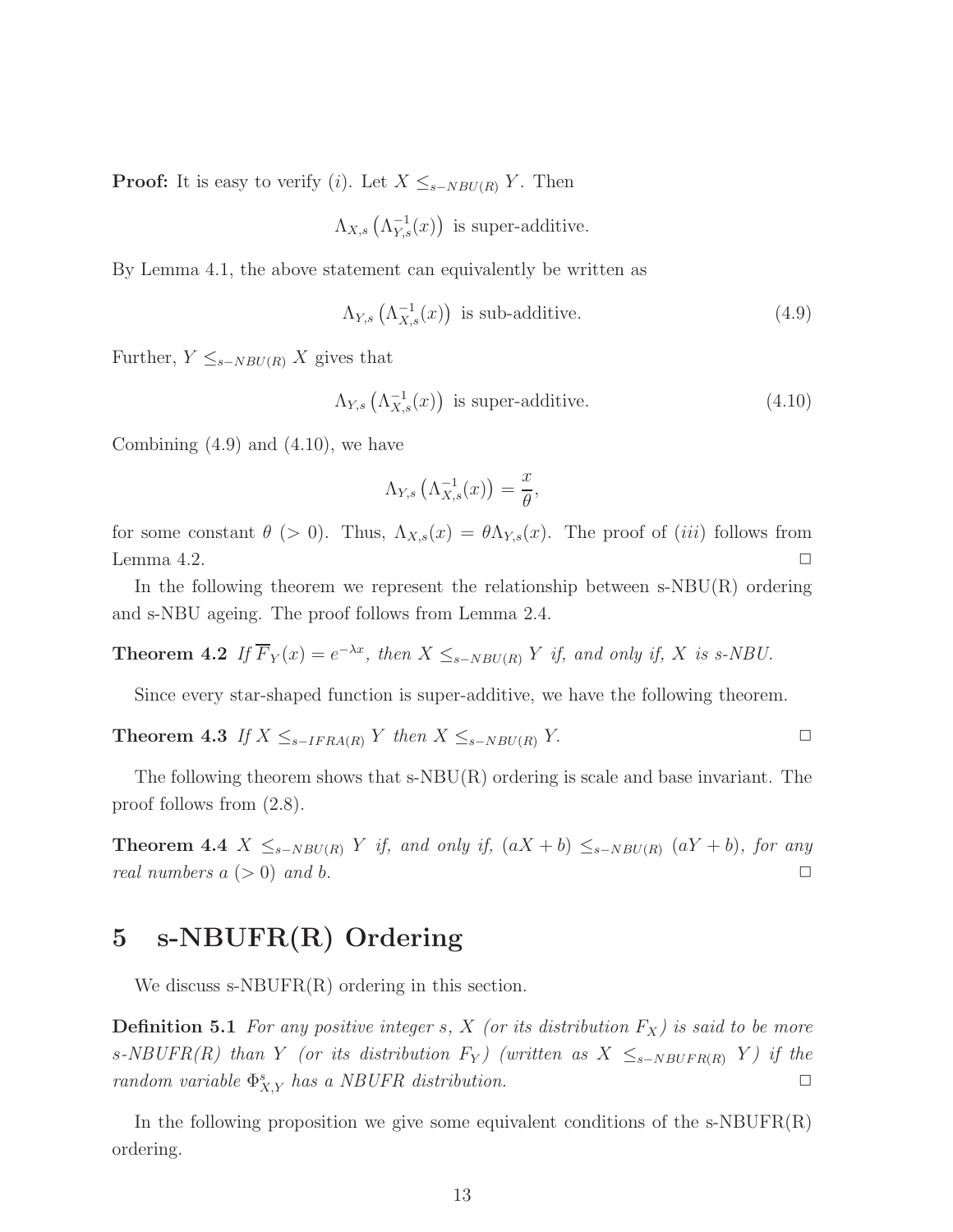**Proposition 5.1** *For*  $s = 2, 3, \ldots$ , *Definition 5.1 can equivalently be written in one of the following forms:*

- $(i)$   $\frac{r_{X,s}(x)}{r_{Y,s}(x)} \geq \frac{\tilde{\mu}_{Y,s-1}}{\tilde{\mu}_{X,s-1}}$  $\frac{\mu_{Y,s-1}}{\tilde{\mu}_{X,s-1}}$ *, for all*  $x \geq 0$ *.*
- $(ii)$   $\frac{\mu_{Y,s-1}(x)}{\mu_{X,s-1}(x)} \geq \frac{\tilde{\mu}_{Y,s-1}}{\tilde{\mu}_{X,s-1}}$  $\frac{\mu_{Y,s-1}}{\tilde{\mu}_{X,s-1}}$ *, for all*  $x \geq 0$ *.*
- (iii)  $\Lambda_{X,s}(Y_s)$  has a NWUFR distribution.

**Proof:**  $\Phi_{X,Y}^s$  is NBUFR if, and only if, for all  $x \geq 0$ ,

$$
r_{\Phi_{X,Y}^s}(x) \ge r_{\Phi_{X,Y}^s}(0),
$$

or equivalently,

$$
\frac{\overline{T}_{X,s-1}\left(\overline{T}_{Y,s}^{-1}(u)\right)}{\overline{T}_{X,s}\left(\overline{T}_{Y,s}^{-1}(u)\right)} \ge \left(\frac{\overline{T}_{X,s-1}(0)}{\overline{T}_{Y,s-1}(0)}\right)\left(\frac{\overline{T}_{Y,s-1}\left(\overline{T}_{Y,s}^{-1}(u)\right)}{u}\right), \text{ for all } u \in (0,1],
$$

which holds if, and only if,

$$
\frac{\overline{T}_{X,s-1}(x)}{\overline{T}_{X,s}(x)} \ge \frac{\overline{T}_{Y,s-1}(x)}{\overline{T}_{Y,s}(x)}, \text{ for all } x \ge 0.
$$
\n
$$
(5.11)
$$

This can equivalently be written as

$$
\frac{r_{X,s}(x)}{r_{Y,s}(x)} \ge \frac{\tilde{\mu}_{Y,s-1}}{\tilde{\mu}_{X,s-1}}, \text{ for all } x \ge 0.
$$

Thus, the equivalence of Definition 5.1 and  $(i)$  is established. The equivalence of  $(i)$  and (*ii*) follows from (1.3). The proof of the equivalence of (*i*) and (*iii*) is obvious.  $\Box$ 

**Remark 5.1** *For*  $s = 1$ *, Definition 5.1 can equivalently be written in one of the following forms:*

- (i)  $\frac{r_{X,1}(x)}{r_{Y,1}(x)} \ge \frac{f_X(0)}{f_Y(0)}$ , for all  $x \ge 0$ .
- (*ii*)  $\Lambda_{X,1}(Y)$  *has a NWUFR distribution.*

The following theorem discusses some properties of the s-NBUFR(R) ordering.

Theorem 5.1 *For any positive integer* s*,*

- $(i)$   $X \leq_{s-NBUFR(R)} X$ .
- (ii)  $X \leq_{s-NBUFR(R)} Y$  and  $Y \leq_{s-NBUFR(R)} X$  *hold simultaneously if, and only if,*  $\Lambda_{X,s}(x) = \theta \Lambda_{Y,s}(x)$ , for some  $\theta > 0$  and for all  $x \geq 0$ .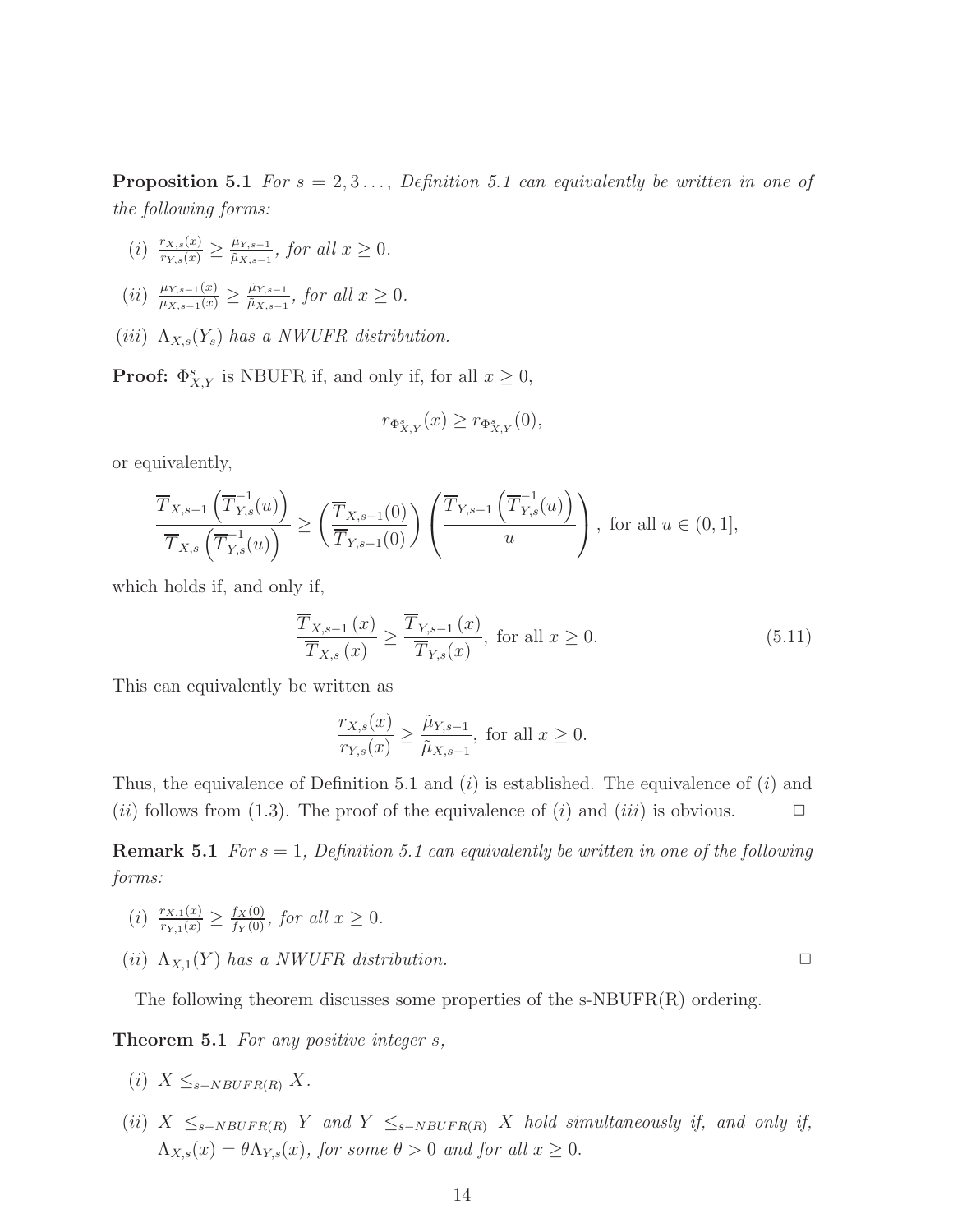(iii) *If*  $X \leq_{s-NBUFR(R)} Y$  and  $Y \leq_{s-NBUFR(R)} Z$  *then*  $X \leq_{s-NBUFR(R)} Z$ *.* 

**Proof:** The proof of  $(i)$  is obvious. To prove  $(ii)$  we proceed as follows. On using  $(5.11)$ ,  $X \leq_{s-NBUFR(R)} Y$  reduces to the fact that, for all  $x \geq 0$ ,

$$
\frac{\overline{T}_{X,s-1}(x)}{\overline{T}_{X,s}(x)} \ge \left(\frac{\overline{T}_{X,s-1}(0)}{\overline{T}_{Y,s-1}(0)}\right) \left(\frac{\overline{T}_{Y,s-1}(x)}{\overline{T}_{Y,s}(x)}\right),\tag{5.12}
$$

and  $Y \leq_{NBUFR(R)} X$  gives

$$
\frac{\overline{T}_{Y,s-1}(x)}{\overline{T}_{Y,s}(x)} \ge \left(\frac{\overline{T}_{Y,s-1}(0)}{\overline{T}_{X,s-1}(0)}\right) \left(\frac{\overline{T}_{X,s-1}(x)}{\overline{T}_{X,s}(x)}\right),
$$

or equivalently,

$$
\frac{\overline{T}_{X,s-1}(x)}{\overline{T}_{X,s}(x)} \le \left(\frac{\overline{T}_{X,s-1}(0)}{\overline{T}_{Y,s-1}(0)}\right) \left(\frac{\overline{T}_{Y,s-1}(x)}{\overline{T}_{Y,s}(x)}\right). \tag{5.13}
$$

Combining  $(5.12)$  and  $(5.13)$ , we have

$$
\frac{\overline{T}_{X,s-1}(x)}{\overline{T}_{X,s}(x)} = \left(\frac{\overline{T}_{X,s-1}(0)}{\overline{T}_{Y,s-1}(0)}\right) \left(\frac{\overline{T}_{Y,s-1}(x)}{\overline{T}_{Y,s}(x)}\right). \tag{5.14}
$$

Again, from  $(2.4)$  and  $(2.5)$  we have

$$
\frac{d}{dx} \left( \Lambda_{X,s} \Lambda_{Y,s}^{-1}(x) \right) = \left( \frac{\tilde{\mu}_{Y,s-1}}{\tilde{\mu}_{X,s-1}} \right) \left( \frac{\overline{T}_{X,s-1} \overline{T}_{Y,s}^{-1} (e^{-x})}{\overline{T}_{X,s} \overline{T}_{Y,s}^{-1} (e^{-x})} \right) \left( \frac{e^{-x}}{\overline{T}_{Y,s-1} \overline{T}_{Y,s}^{-1} (e^{-x})} \right)
$$
\n
$$
= \frac{1}{\theta}, \tag{5.15}
$$

where

$$
\theta = \left(\frac{\tilde{\mu}_{X,s-1}}{\tilde{\mu}_{Y,s-1}}\right) \left(\frac{\overline{T}_{Y,s-1}(0)}{\overline{T}_{X,s-1}(0)}\right),
$$

and the second equality follows from (5.14). Hence, from (5.15) we have

$$
\Lambda_{X,s}\left(\Lambda^{-1}_{Y,s}(x)\right) = \frac{x}{\theta},
$$

or equivalently,

$$
\Lambda_{X,s}(x) = \theta \Lambda_{Y,s}(x).
$$

Thus, (ii) is proved. Again,  $X \leq_{s-NBUFR(R)} Y$  gives that, for all  $x \geq 0$ ,

$$
\frac{\overline{T}_{X,s-1}(x)}{\overline{T}_{X,s}(x)} \ge \left(\frac{\overline{T}_{X,s-1}(0)}{\overline{T}_{Y,s-1}(0)}\right) \left(\frac{\overline{T}_{Y,s-1}(x)}{\overline{T}_{Y,s}(x)}\right),\tag{5.16}
$$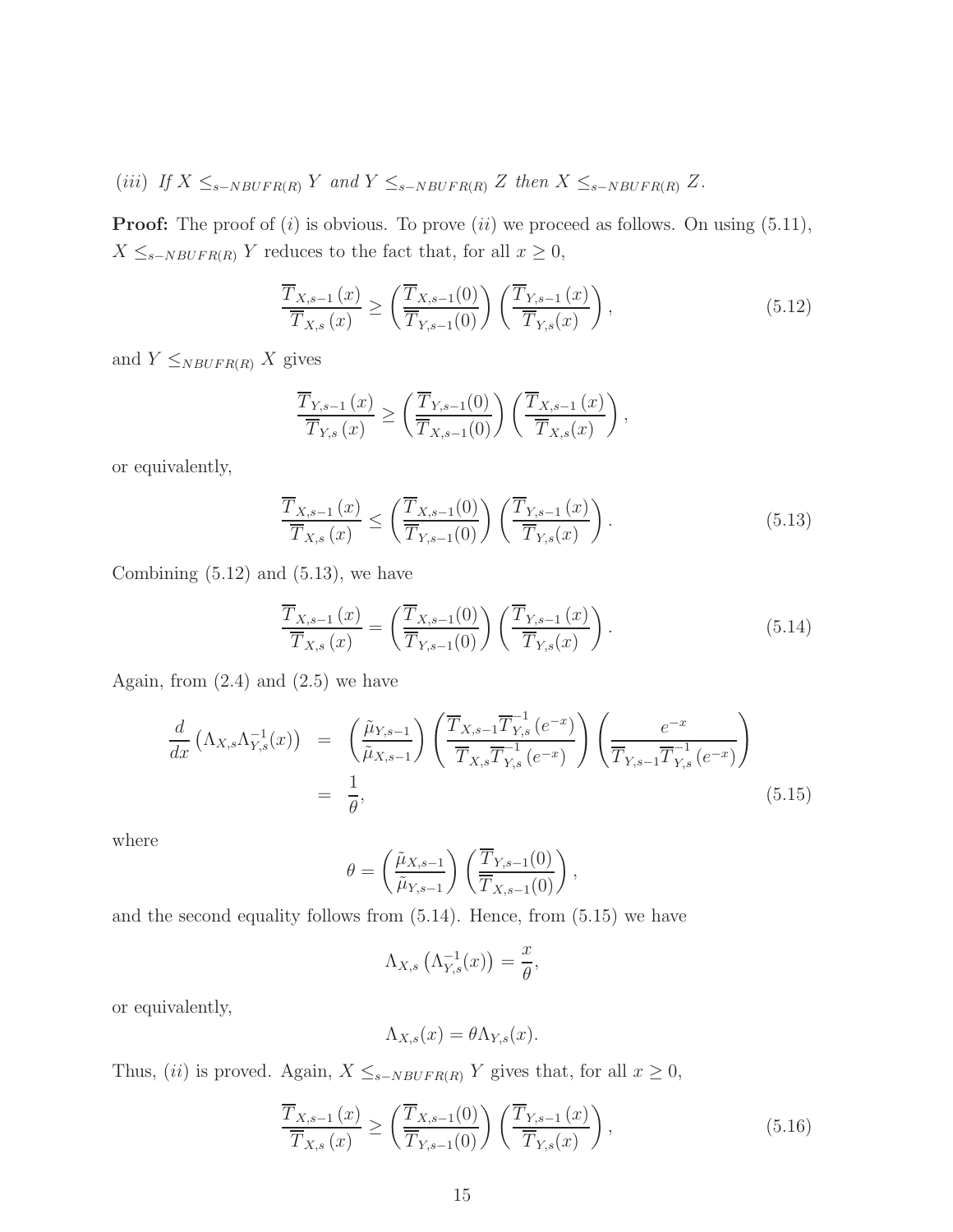and  $Y \leq_{s-NBUFR(R)} Z$  gives

$$
\frac{\overline{T}_{Y,s-1}(x)}{\overline{T}_{Y,s}(x)} \ge \left(\frac{\overline{T}_{Y,s-1}(0)}{\overline{T}_{Z,s-1}(0)}\right) \left(\frac{\overline{T}_{Z,s-1}(x)}{\overline{T}_{Z,s}(x)}\right),
$$

or equivalently,

$$
\left(\frac{\overline{T}_{X,s-1}(0)}{\overline{T}_{Y,s-1}(0)}\right)\left(\frac{\overline{T}_{Y,s-1}(x)}{\overline{T}_{Y,s}(x)}\right) \ge \left(\frac{\overline{T}_{X,s-1}(0)}{\overline{T}_{Z,s-1}(0)}\right)\left(\frac{\overline{T}_{Z,s-1}(x)}{\overline{T}_{Z,s}(x)}\right). \tag{5.17}
$$

Thus, from  $(5.16)$  and  $(5.17)$  we have

$$
\frac{\overline{T}_{X,s-1}(x)}{\overline{T}_{X,s}(x)} \ge \left(\frac{\overline{T}_{X,s-1}(0)}{\overline{T}_{Z,s-1}(0)}\right) \left(\frac{\overline{T}_{Z,s-1}(x)}{\overline{T}_{Z,s}(x)}\right).
$$

Thus,  $X \leq_{s-NBUFR(R)} Z$ .  $\Box$ 

In the following theorem we give a relationship between  $s\text{-}NBUFR(R)$  ordering and s-NBUFR ageing.

**Theorem 5.2** If  $\overline{F}_Y(x) = e^{-\lambda x}$ , then  $X \leq_{s-NBUFR(R)} Y$  if, and only if, X is s-NBUFR.

Since, every NBU distribution is a NBUFR distribution, we have the following theorem.

**Theorem 5.3** *If*  $X \leq_{s-NBU(R)} Y$  *then*  $X \leq_{s-NBUFR(R)} Y$ . □

The following theorem shows that  $s\text{-}NBUFR(R)$  ordering is scale and base invariant.

Theorem 5.4  $X ≤ s-NBUFR(R) Y$  *if, and only if,*  $(aX + b) ≤ s-NBUFR(R) (aY + b)$ *, for any real numbers*  $a (> 0)$  *and b*.

**Proof:** For all  $x \geq 0$ , and for any real numbers  $a (> 0)$  and b, the hazard rate function of the random variable  $\Phi_{aX+b,aY+b}^{s}$  is given by

$$
r_{\Phi_{aX+b,aY+b}^{s}}(x) = \frac{d}{dx} \left( \Lambda_{aX+b,s} (\Lambda_{aY+b,s})^{-1}(x) \right)
$$
  
= 
$$
\frac{d}{dx} \left( \Lambda_{X,s} \Lambda_{Y,s}^{-1}(x) \right)
$$
  
= 
$$
r_{\Phi_{X,Y}^{s}}(x), \qquad (5.18)
$$

 $\Box$ 

where the second equality holds from  $(2.8)$ . Thus, the result follows from Definition 5.1.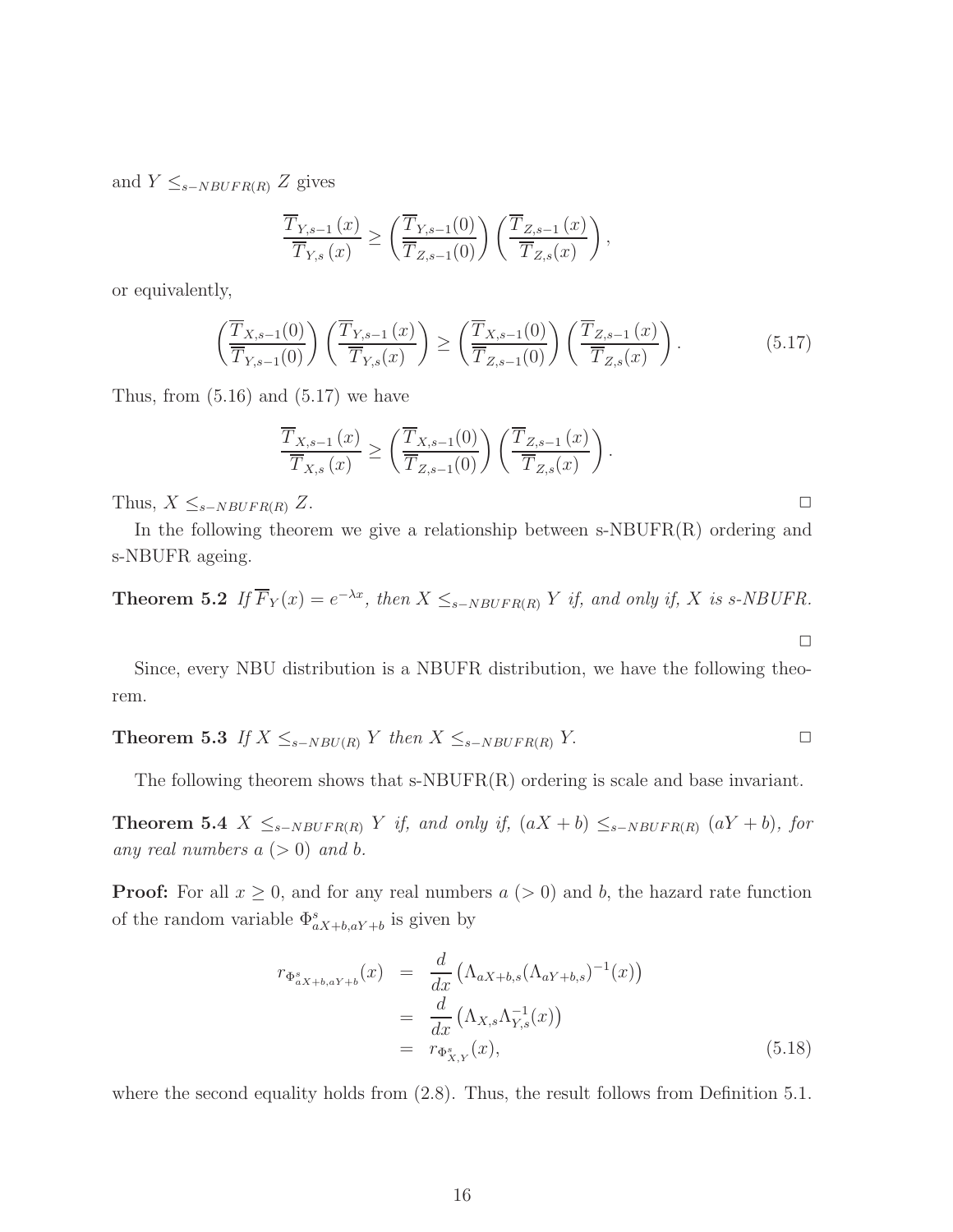# 6 s-NBAFR(R) Ordering

We begin this section with the following definition.

**Definition 6.1** For any positive integer s, X (or its distribution  $F_X$ ) is said to be more s-NBAFR(R) than Y *(or its distribution*  $F_Y$ *) (written as*  $X \leq_{s-NBAFR(R)} Y$ *) if the random variable*  $\Phi_{X,Y}^s$  *has a NBAFR distribution.* 

Some equivalent representations of the  $s$ -NBAFR $(R)$  ordering are discussed in the following theorem.

**Proposition 6.1** *For*  $s = 2, 3, \ldots$ , *Definition 6.1 can equivalently be written in one of the following forms:*

- (*i*)  $\Lambda_{X,s}^{-1} (x\tilde{\mu}_{Y,s-1}) \leq \Lambda_{Y,s}^{-1} (x\tilde{\mu}_{X,s-1}),$  for all  $x > 0$ .
- $(ii) \frac{\Lambda_{X,s}(x)}{\Lambda_{Y,s}(x)} \geq \frac{\tilde{\mu}_{Y,s-1}}{\tilde{\mu}_{X,s-1}}$  $\frac{\mu_{Y,s-1}}{\tilde{\mu}_{X,s-1}}$ *, for all*  $x > 0$ *.*
- (*iii*)  $\Lambda_{X,s}(Y_s)$  *has a NWAFR distribution.*

**Proof:**  $\Phi_{X,Y}^s$  has a NBAFR distribution if, and only if, for all  $x > 0$ ,

$$
-\frac{1}{x}\log \overline{F}_{\Phi_{X,Y}^s}(x) \ge r_{\Phi_{X,Y}^s}(0),
$$

or equivalently,

$$
\frac{\Lambda_{X,s}\Lambda_{Y,s}^{-1}(x)}{x} \ge \left(\frac{\tilde{\mu}_{Y,s-1}}{\tilde{\mu}_{X,s-1}}\right) \left(\frac{\overline{T}_{X,s-1}(0)}{\overline{T}_{Y,s-1}(0)}\right). \tag{6.19}
$$

This can equivalently written as

$$
\Lambda_{Y,s}^{-1}(x) \ge \Lambda_{X,s}^{-1}\left(x \frac{\tilde{\mu}_{Y,s-1}}{\tilde{\mu}_{X,s-1}}\right).
$$
\n(6.20)

Replacing x by  $x\tilde{\mu}_{X,s-1}$  in (6.20), we get

$$
\Lambda_{X,s}^{-1} \left( x\tilde{\mu}_{Y,s-1} \right) \leq \Lambda_{Y,s}^{-1} \left( x\tilde{\mu}_{X,s-1} \right).
$$

Thus, the equivalence of Definition 6.1 and  $(i)$  is proved. The one-to-one connection between (i) and (ii) follows from (6.19). The equivalence of (i) and (iii) can be proved in the same line as is done in  $(i)$ .

Remark 6.1 *For* s = 1, *Definition 6.1 can equivalently be written in one of the following forms:*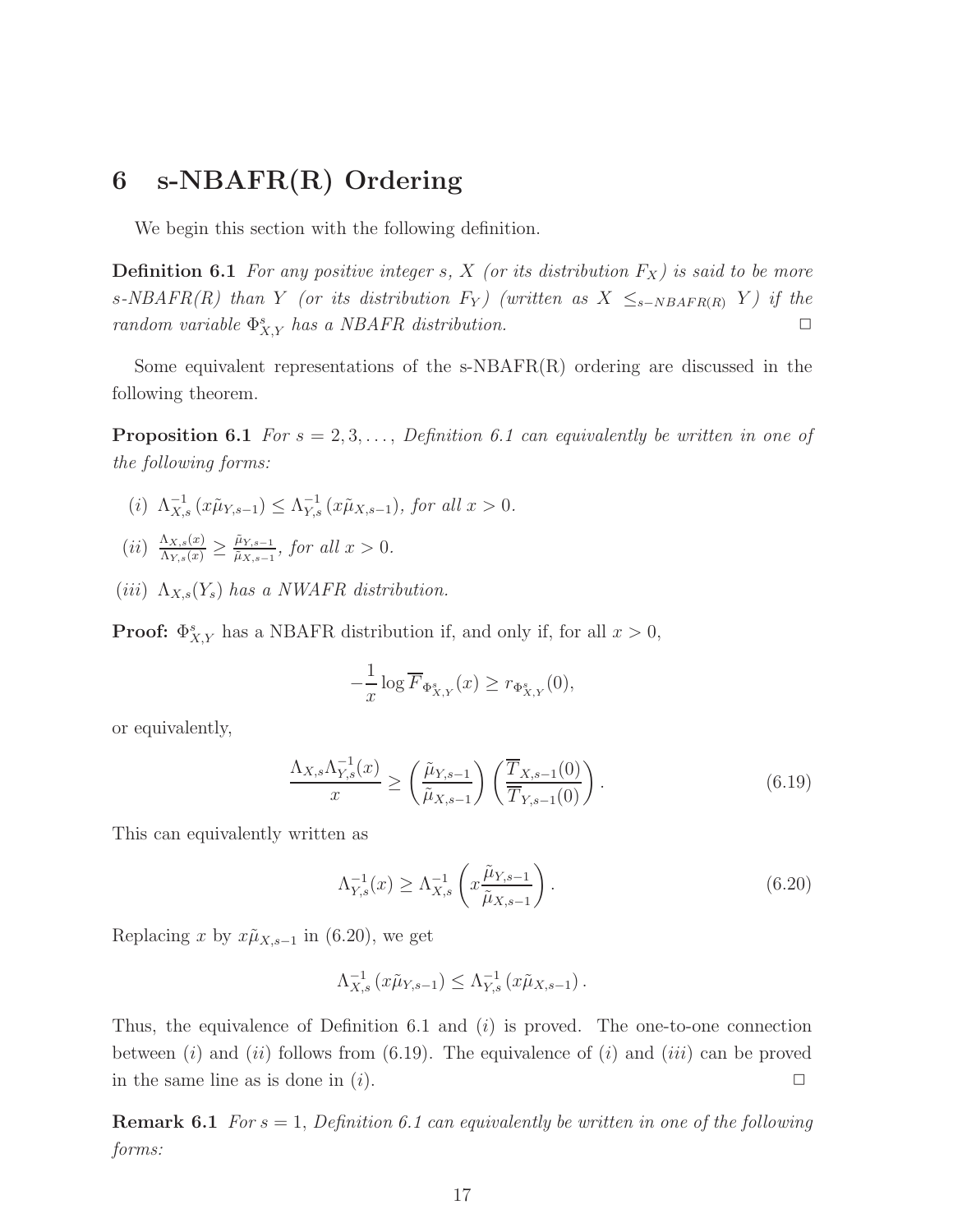- (*i*)  $\Lambda_{X,1}^{-1}(xf_X(0)) \leq \Lambda_{Y,1}^{-1}$  $\sum_{Y,1}^{-1} (xf_Y(0)),$  for all  $x > 0$ .
- $(ii) \frac{\Lambda_{X,1}(x)}{\Lambda_{Y,1}(x)} \geq \frac{f_X(0)}{\tilde{f}_Y(0)}$  $\frac{f_{X}(0)}{\tilde{f}_{Y}(0)}$ *, for all*  $x > 0$ *.*
- $(iii)$   $\Lambda_{X,1}(Y)$  *has a NWAFR distribution.*

The following theorem gives some properties of the  $s\text{-}NBAFR(R)$  ordering.

Theorem 6.1 *For any positive integer* s*,*

- $(i)$   $X \leq_{s-NBAFR(R)} X$ .
- $(ii)$  X  $\leq_{s-NBAFR(R)}$  Y and Y  $\leq_{s-NBAFR(R)}$  X *hold simultaneously if, and only if,*  $\Lambda_{X,s}(x) = \theta \Lambda_{Y,s}(x)$ , for some  $\theta > 0$  and for all  $x > 0$ .
- (iii) *If*  $X \leq_{s-NBAFR(R)} Y$  and  $Y \leq_{s-NBAFR(R)} Z$  *then*  $X \leq_{s-NBAFR(R)} Z$ .

**Proof:** The proof of (i) is obvious. Note that  $X \leq_{s-NBAFR(R)} Y$  holds if, and only, if, for all  $x > 0$ ,

$$
\Lambda_{X,s}(\Lambda_{Y,s}^{-1}(x)) \ge \left(x \frac{\tilde{\mu}_{Y,s-1}}{\tilde{\mu}_{X,s-1}}\right) \left(\frac{\overline{T}_{X,s-1}(0)}{\overline{T}_{Y,s-1}(0)}\right). \tag{6.21}
$$

Again,  $Y \leq_{s-NBAFR(R)} X$  holds if, and only if, for all  $x > 0$ ,

$$
\Lambda_{Y,s}(\Lambda_{X,s}^{-1}(x)) \ge \left(x \frac{\tilde{\mu}_{X,s-1}}{\tilde{\mu}_{Y,s-1}}\right) \left(\frac{\overline{T}_{Y,s-1}(0)}{\overline{T}_{X,s-1}(0)}\right). \tag{6.22}
$$

Replacing x by  $\Lambda_{X,s}(\Lambda_{Y,s}^{-1}(x))$  in (6.22), we have

$$
\Lambda_{X,s}(\Lambda_{Y,s}^{-1}(x)) \le \left(x \frac{\tilde{\mu}_{Y,s-1}}{\tilde{\mu}_{X,s-1}}\right) \left(\frac{\overline{T}_{X,s-1}(0)}{\overline{T}_{Y,s-1}(0)}\right). \tag{6.23}
$$

Combining  $(6.21)$  and  $(6.23)$ , we have

$$
\Lambda_{X,s}(\Lambda_{Y,s}^{-1}(x)) = \theta x,
$$

where

$$
\theta = \left(\frac{\tilde{\mu}_{Y,s-1}}{\tilde{\mu}_{X,s-1}}\right) \left(\frac{\overline{T}_{X,s-1}(0)}{\overline{T}_{Y,s-1}(0)}\right).
$$

Thus,  $\Lambda_{X,s}(x) = \theta \Lambda_{Y,s}(x)$ , and hence (ii) is proved. Again,  $X \leq_{s-NBAFR} Y$  gives

$$
\Lambda_{X,s}(\Lambda_{Y,s}^{-1}(x)) \ge \left(x \frac{\tilde{\mu}_{Y,s-1}}{\tilde{\mu}_{X,s-1}}\right) \left(\frac{\overline{T}_{X,s-1}(0)}{\overline{T}_{Y,s-1}(0)}\right),\tag{6.24}
$$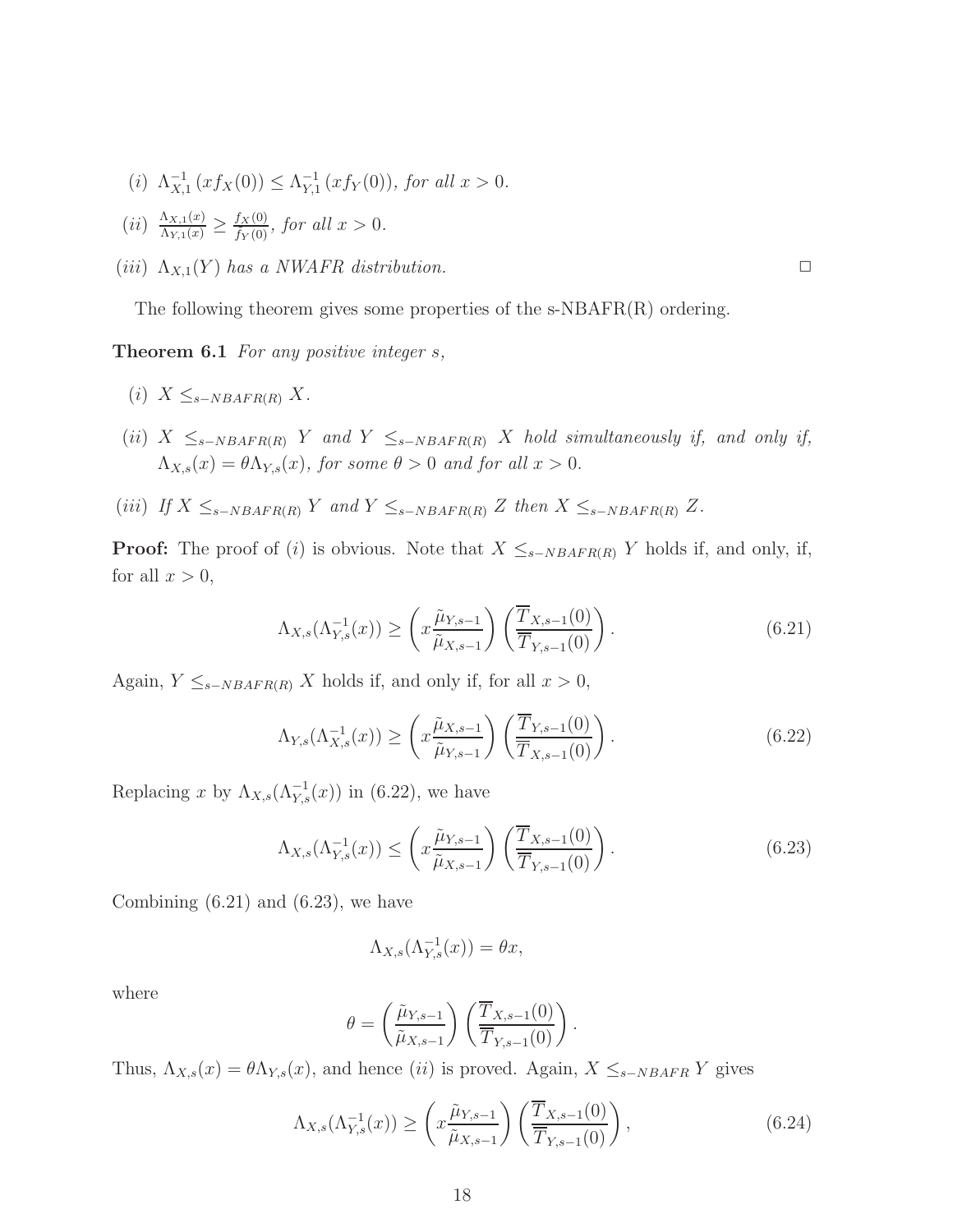and  $Y \leq_{s-NBAFR} Z$  gives

$$
\Lambda_{Y,s}(\Lambda_{Z,s}^{-1}(x)) \ge \left(x \frac{\tilde{\mu}_{Z,s-1}}{\tilde{\mu}_{Y,s-1}}\right) \left(\frac{\overline{T}_{Y,s-1}(0)}{\overline{T}_{Z,s-1}(0)}\right). \tag{6.25}
$$

Now,

$$
\Lambda_{X,s}(\Lambda_{Z,s}^{-1}(x)) = \Lambda_{X,s}\Lambda_{Y,s}^{-1} (\Lambda_{Y,s}\Lambda_{Z,s}^{-1}(x)) \n\geq \Lambda_{X,s}\Lambda_{Y,s}^{-1} \left( x \frac{\tilde{\mu}_{Z,s-1}}{\tilde{\mu}_{Y,s-1}} \frac{\overline{T}_{Y,s-1}(0)}{\overline{T}_{Z,s-1}(0)} \right) \n\geq \left( x \frac{\tilde{\mu}_{Z,s-1}}{\tilde{\mu}_{Y,s-1}} \right) \left( \frac{\overline{T}_{Y,s-1}(0)}{\overline{T}_{Z,s-1}(0)} \right) \left( \frac{\tilde{\mu}_{Y,s-1}}{\tilde{\mu}_{X,s-1}} \right) \left( \frac{\overline{T}_{X,s-1}(0)}{\overline{T}_{Y,s-1}(0)} \right) \n= \left( x \frac{\tilde{\mu}_{Z,s-1}}{\tilde{\mu}_{X,s-1}} \right) \left( \frac{\overline{T}_{X,s-1}(0)}{\overline{T}_{Z,s-1}(0)} \right),
$$

where the first inequality holds from (6.25) and using the fact that  $\Lambda_{X,s}\Lambda_{Y,s}^{-1}(\cdot)$  is an increasing function. The second inequality follows from (6.24). Thus,  $X \leq_{s-NBAFR(R)} Z$ .  $\Box$ 

The following theorem shows that  $X$  is smaller than exponential random variable in s-NBAFR $(R)$  ordering if, and only if, X has a NBAFR distribution. The proof follows from Lemma 2.4.

**Theorem 6.2** If 
$$
\overline{F}_Y(x) = e^{-\lambda x}
$$
, then  $X \leq_{s-NBAFR(R)} Y$  if, and only if, X is s-NBAFR.

 $\Box$ 

Since, every NBUFR distribution is a NBAFR distribution, we have the following theorem.

Theorem 6.3 *If*  $X \leq_{s-NBUFR(R)} Y$  *then*  $X \leq_{s-NBAFR(R)} Y$ . □

That the s-NBAFR(R) ordering is scale and base invariant, is shown in the following theorem. On using (5.18), the proof follows from Definition 6.1.

Theorem 6.4  $X ≤ s-NBAFR(R)$  Y *if, and only if,*  $(aX + b) ≤ s-NBAFR(R)$   $(aY + b)$ *, for any real numbers*  $a \geq 0$  *and*  $b$ .

#### 7 Concluding Remarks

In this paper we give some new generalized stochastic orderings, and study some of their properties. These orderings may be helpful to visualize the positive ageing classes from different aspects. To handle the crossing hazard rates and/or crossing mean residual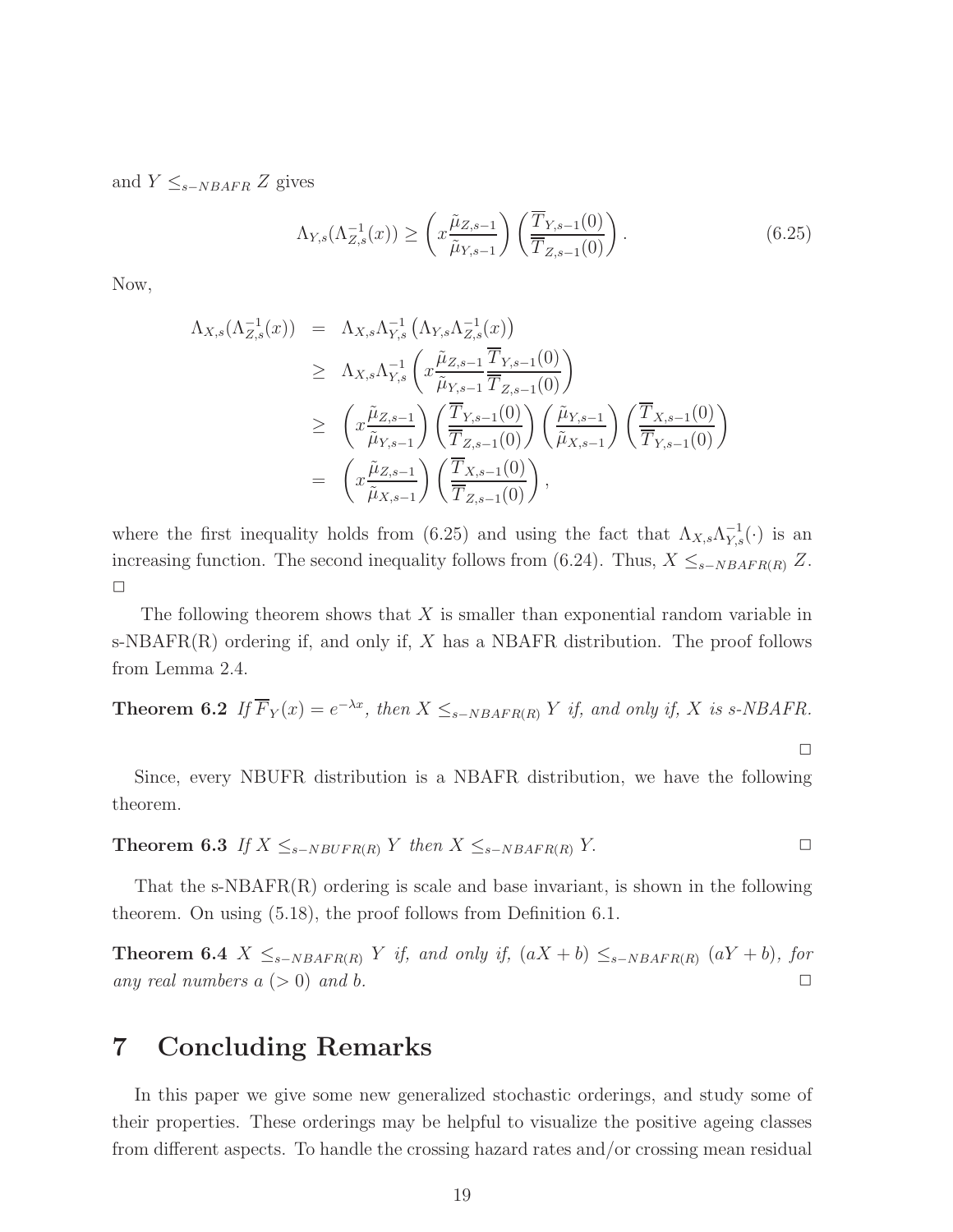lives problem, we may find out a new direction with the help of these orderings. This unified study is meaningful because it gives a complete scenario of the existing results (available in the literature) together with the new results. The usefulness of relative ageing is well explained in Sengupta and Deshpande [22], and Kalashnikov and Rachev [11]. Keeping the importance of the relative ageing in mind, we have taken an attempt to discuss different kinds of relative ageing in a unified way so that different kinds of relative ageing properties come under a single umbrella. Further, the different characterizations of these relative ageing properties are important because of their theoretical insight in one hand, and the systems belonging to this ageing classes help the practitioners (viz. reliability and design engineers) manipulate it for its nice mathematical properties on the other. To make the usefulness of these kind of orderings more appealing, let us take a particular example as discussed below.

**Example 7.1** Let X be random variable having  $\mu_{X,1}(t) = 1/(4+11t^2)$ ,  $t \ge 0$ , and Y be another random variable having  $\mu_{Y,1}(t) = 1/(4+5t^2), t \geq 0$ . Then

$$
r_{X,1}(t) = 4 + 11t^2 - \frac{22t}{4 + 11t^2},
$$

*and*

$$
r_{Y,1}(t) = 4 + 5t^2 - \frac{10t}{4 + 5t^2}.
$$

*By drawing the figures of*  $r_{X,1}(t)$  *and*  $r_{Y,1}(t)$ *, it can be shown that* X *and* Y *have crossing hazard rates. Note that*

$$
\frac{r_{X,1}(t)}{r_{Y,1}(t)} = \left(\frac{(4+11t^2)^2 - 22t}{(4+5t^2)^2 - 10t}\right) \left(\frac{4+5t^2}{4+11t^2}\right),
$$

*which can be shown to non-monotone, and hence*  $X \nleq_{1-IFR(R)} Y$ *. Further* 

$$
\frac{r_{X,2}(t)}{r_{Y,2}(t)} = \frac{4 + 11t^2}{4 + 5t^2}
$$
 is increasing in t,

*and hence*  $X ≤_{2-IFR(R)} Y$  *follows from Proposition 2.1.*  $\Box$ 

In the above example we see that hazard rates of  $X$  and  $Y$  have crossed each other. So, none of the two dominates the other in terms of their failure rates. In order to decide on the better system, i.e., to see which one is ageing slower, we take  $s = 1$ , i.e., we compare them in terms of  $1-IFR(R)$  order. It is noted that none of the two dominates the other as far as  $1-IFR(R)$  order is concerned. This means that if we concentrate our study based on  $1-IFR(R)$  order only, we cannot conclude which of the two is better. To overcome this difficulty we take  $s = 2$ , which gives a comparison, known as 2-IFR(R) order. Here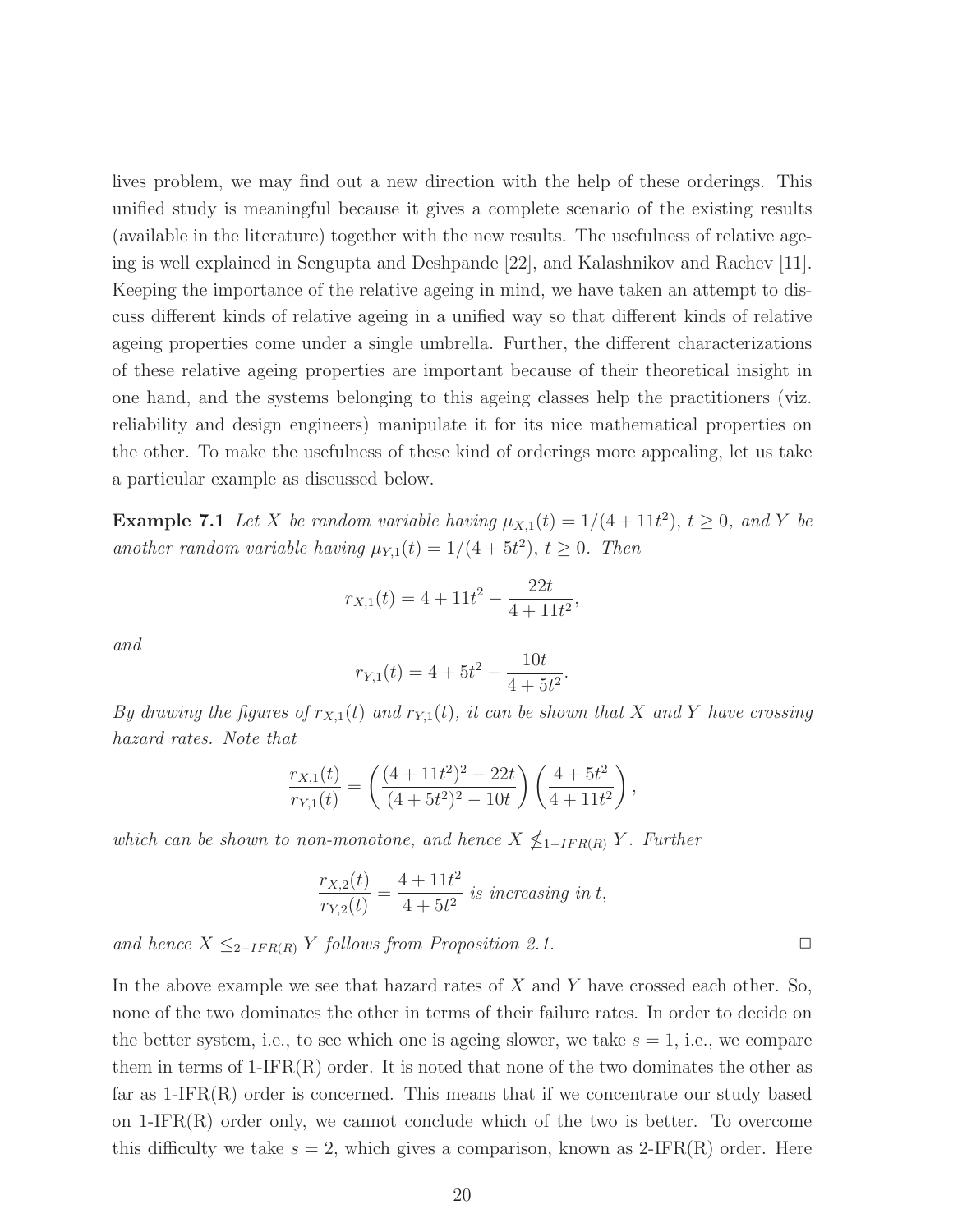we see that the ratio of  $r_{X,2}(t)$  and  $r_{Y,2}(t)$  is monotone – clearly showing the dominance of one over the other. Thus, we are now in a position to say that  $X$  is ageing faster compared to  $Y$ . So the system with life distribution  $Y$  is better. The above example gives the importance of s-IFR(R) ( $s \geq 2$ ) order. In a similar spirit, the other generalized orders are defined and studied to help the reliability practitioners to decide on how to choose the better one. We conclude our discussion by mentioning the following chain of implications of the generalized stochastic orderings.

$$
X \leq_{s-IFR(R)} Y \Rightarrow X \leq_{s-IFRA(R)} Y
$$
  
\n
$$
\Downarrow
$$
  
\n
$$
X \leq_{s-NBU(R)} Y
$$
  
\n
$$
\Downarrow
$$
  
\n
$$
X \leq_{s-NBUFR(R)} Y \Rightarrow X \leq_{s-NBAFR(R)} Y.
$$

## Acknowledgements

The authors are thankful to the Editor, and anonymous Reviewers for their valuable constructive comments and suggestions which lead to an improved version of the manuscript. Financial support from Council of Scientific and Industrial Research, New Delhi (CSIR Grant No. 09/921(0060)2011-EMR-I) is sincerely acknowledged by Nil Kamal Hazra.

# References

- [1] Barlow, R.E. and Proschan, F. (1975). *Statistical Theory of Reliability and Life Testing*. Holt, Rinehart and Winston, New York.
- [2] Begg, C.B., Mcglave, P.B., Bennet, J.M., Cassileth, P.A. and Oken, M.M. (1984). A critical comparison of allogeneic bone marrow transplantation and conventional chemotherapy as treatment for acute non-lymphomytic leukemia. *Journal of Clinical Oncology*, 2, 369-378.
- [3] Bekker, L. and Mi, J. (2003). Shape and crossing properties of mean residual life functions. *Statistics and Probability Letters*, 64, 225-234.
- [4] Bryson, M.C. and Siddiqui, M.M. (1969). Some criteria for ageing. *Journal of the American Statistical Association*, 64, 1472-1483.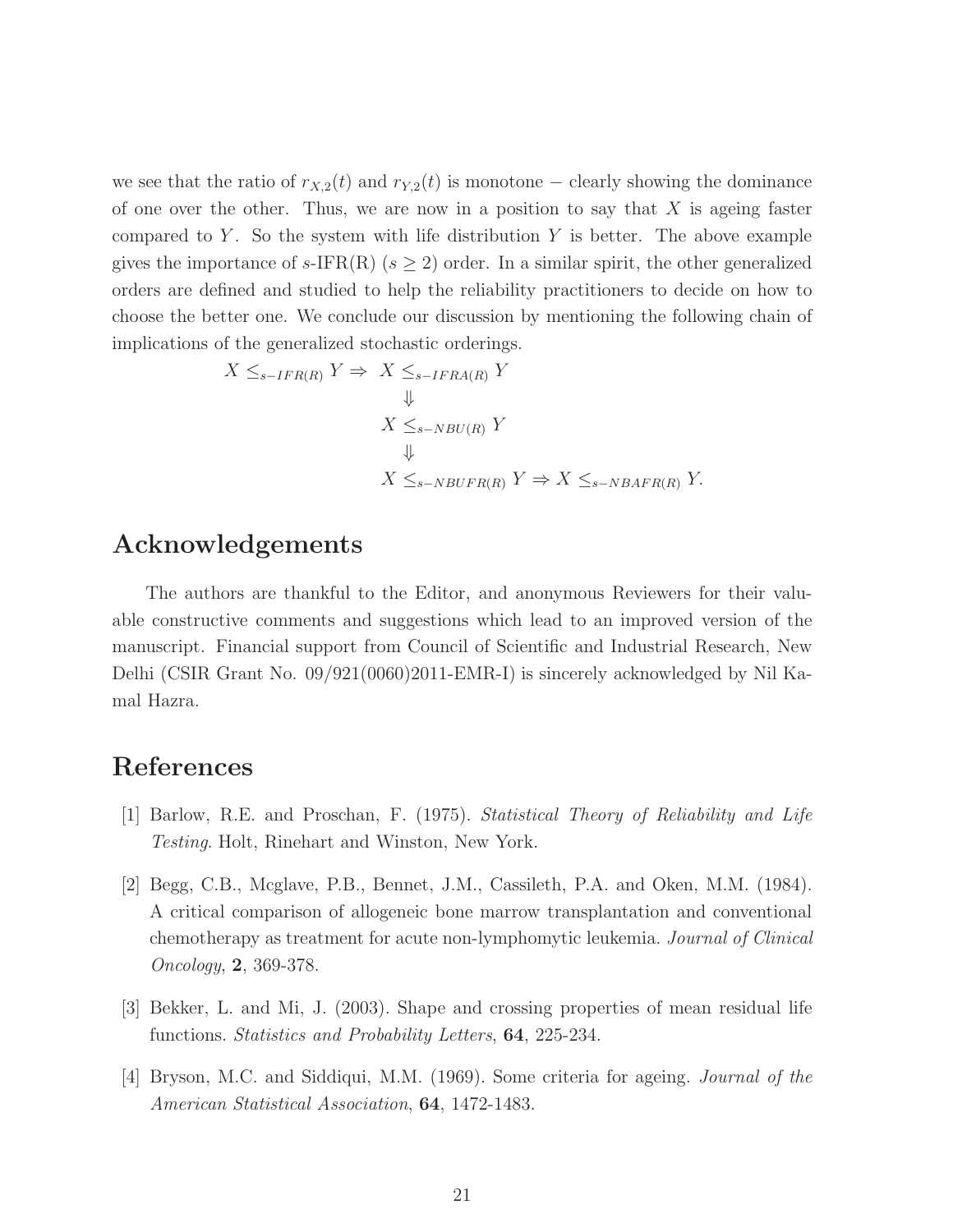- [5] Champlin, R., Mitsuyasu, R., Elashoff, R. and Gale, R.P. (1983). Recent advances in bone marrow transplantation. *In: UCLA Symposia on Molecular and Cellular Biology, ed. R.P. Gale, New York*, 7, 141-158.
- [6] Cox, D.R. (1972). Regression models and life-tables. *Journal of the Royal Statistical Society, Series B*, 34(2), 187-220.
- [7] Deshpande, J.V., Kochar, S.C. and Singh, H. (1986). Aspects of positive ageing. *Journal of Applied Probability*, 23, 748-758.
- [8] Deshpande, J.V., Singh, H., Bagai, I. and Jain, K. (1990). Some partial orders describing positive ageing. *Communications in Statistics. Stochastic Models*, 6(3), 471-481.
- [9] Fagiuoli, E. and Pellerey, F. (1993). New partial orderings and applications. *Naval Research Logistics*, 40, 829-842.
- [10] Gupta, R.C. and Gupta, P.L. (2000). On the crossing of reliability measures. *Statistics and Probability Letters*, 46, 301-305.
- [11] Kalashnikov, V. V. and Rachev, S.T. (1986). Characterization of queueing models and their stability. *In: Probability Theory and Mathematical Statistics, eds. Yu. K. Prohorov et al., VNU Science Press, Amsterdam*, 2, 37-53.
- [12] Klefsjö, B. (1982). The HNBUE and HNWUE classes of life distributions. *Naval Research Logistics Quarterly*, 29(2), 331-344.
- [13] Kochar, S.C. and Wiens, D.P. (1987). Partial orderings of life distributions with respect to their ageing properties. *Naval Research Logistics*, 34, 823-829.
- [14] Lai, C.D. and Xie, M. (2006). *Stochastic Ageing and Dependence for Reliability*. Springer, New York.
- [15] Launer, R.L. (1984). Inequalities for NBUE and NWUE life distributions. *Operations Research*, 32, 660-667.
- [16] Loh, W.Y. (1984). A new generalization of the class of NBU distributions. *IEEE Transactions on Reliability*, R-33, 419-422.
- [17] Lehmann, E.L. (1953). The power of rank test. *Annals of Mathematical Statistics*, 24, 23-43.